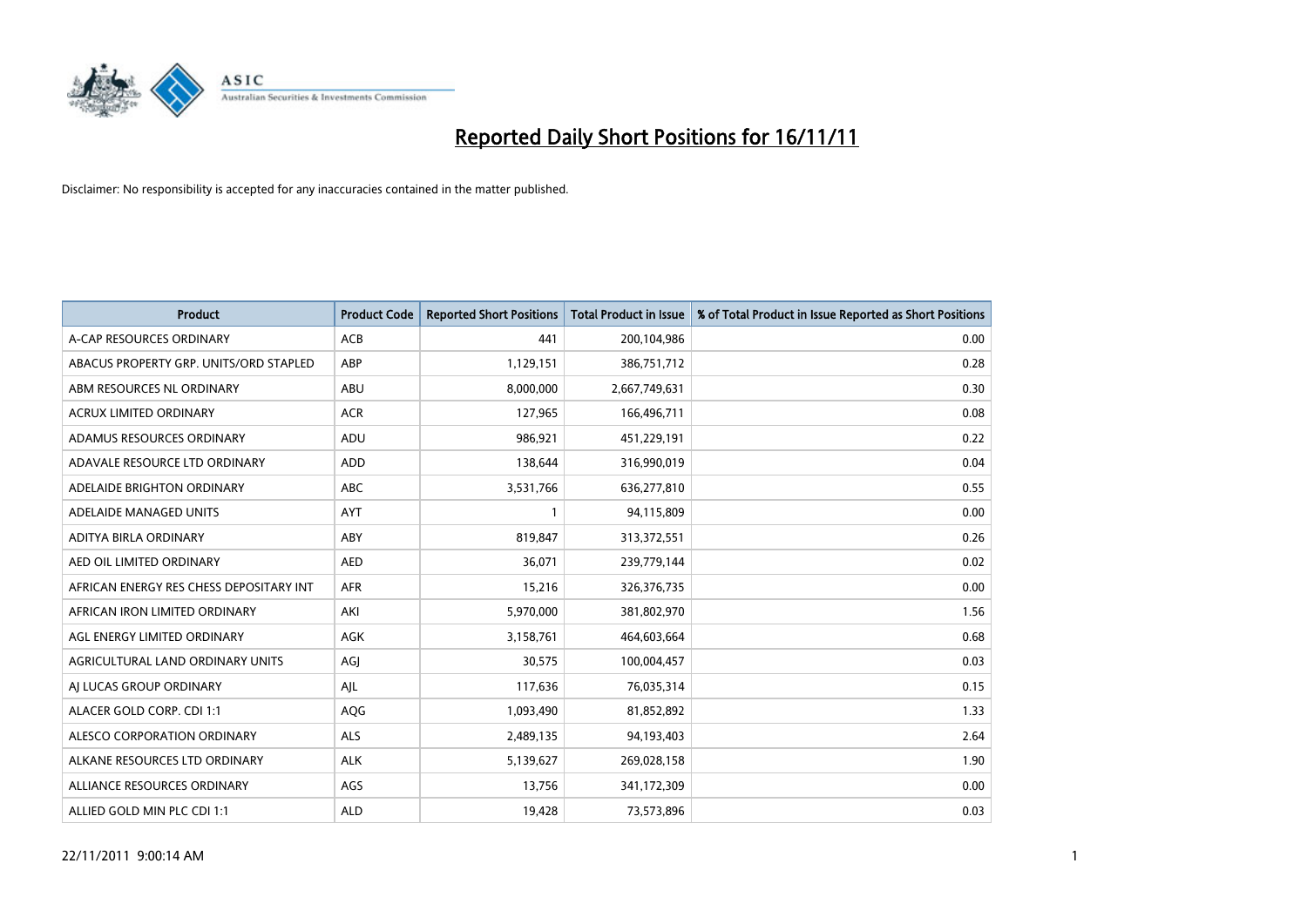

| <b>Product</b>                         | <b>Product Code</b> | <b>Reported Short Positions</b> | <b>Total Product in Issue</b> | % of Total Product in Issue Reported as Short Positions |
|----------------------------------------|---------------------|---------------------------------|-------------------------------|---------------------------------------------------------|
| ALLIED HEALTH LTD ORDINARY             | AHZ                 | 134,528                         | 643,360,097                   | 0.02                                                    |
| ALTONA MINING LTD ORDINARY             | <b>AOH</b>          | 569,255                         | 518,687,704                   | 0.11                                                    |
| ALUMINA LIMITED ORDINARY               | <b>AWC</b>          | 42,281,324                      | 2,440,196,187                 | 1.73                                                    |
| AMADEUS ENERGY ORDINARY                | AMU                 | 454,000                         | 278,472,818                   | 0.16                                                    |
| AMALGAMATED HOLDINGS ORDINARY          | AHD                 | 4                               | 157,480,461                   | 0.00                                                    |
| AMCOR LIMITED ORDINARY                 | AMC                 | 3,786,539                       | 1,221,771,347                 | 0.31                                                    |
| AMP LIMITED ORDINARY                   | AMP                 | 8,208,737                       | 2,854,672,784                 | 0.25                                                    |
| AMPELLA MINING ORDINARY                | <b>AMX</b>          | 800,103                         | 204,985,108                   | 0.39                                                    |
| ANGLOGOLD ASHANTI CDI 5:1              | AGG                 | 4                               | 89,207,765                    | 0.00                                                    |
| ANSELL LIMITED ORDINARY                | <b>ANN</b>          | 3,022,135                       | 131,177,201                   | 2.30                                                    |
| ANTARES ENERGY LTD ORDINARY            | AZZ                 | 27,300                          | 263,000,000                   | 0.01                                                    |
| ANZ BANKING GRP LTD ORDINARY           | ANZ                 | 16,665,145                      | 2,629,322,167                 | 0.61                                                    |
| APA GROUP STAPLED SECURITIES           | <b>APA</b>          | 8,260,929                       | 639,334,625                   | 1.29                                                    |
| APEX MINERALS NL ORDINARY              | <b>AXM</b>          | 885,146                         | 5,550,243,713                 | 0.02                                                    |
| APN EUROPEAN RETAIL UNITS STAPLED SEC. | <b>AEZ</b>          | 11,832                          | 544,910,660                   | 0.00                                                    |
| APN NEWS & MEDIA ORDINARY              | <b>APN</b>          | 24,960,708                      | 630,211,415                   | 3.96                                                    |
| AQUARIUS PLATINUM. ORDINARY            | <b>AOP</b>          | 3,966,805                       | 470,312,578                   | 0.82                                                    |
| AQUILA RESOURCES ORDINARY              | <b>AQA</b>          | 6,593,106                       | 374,368,499                   | 1.73                                                    |
| ARAFURA RESOURCE LTD ORDINARY          | ARU                 | 7,792,218                       | 367,980,342                   | 2.10                                                    |
| ARB CORPORATION ORDINARY               | ARP                 | 14,120                          | 72,481,302                    | 0.01                                                    |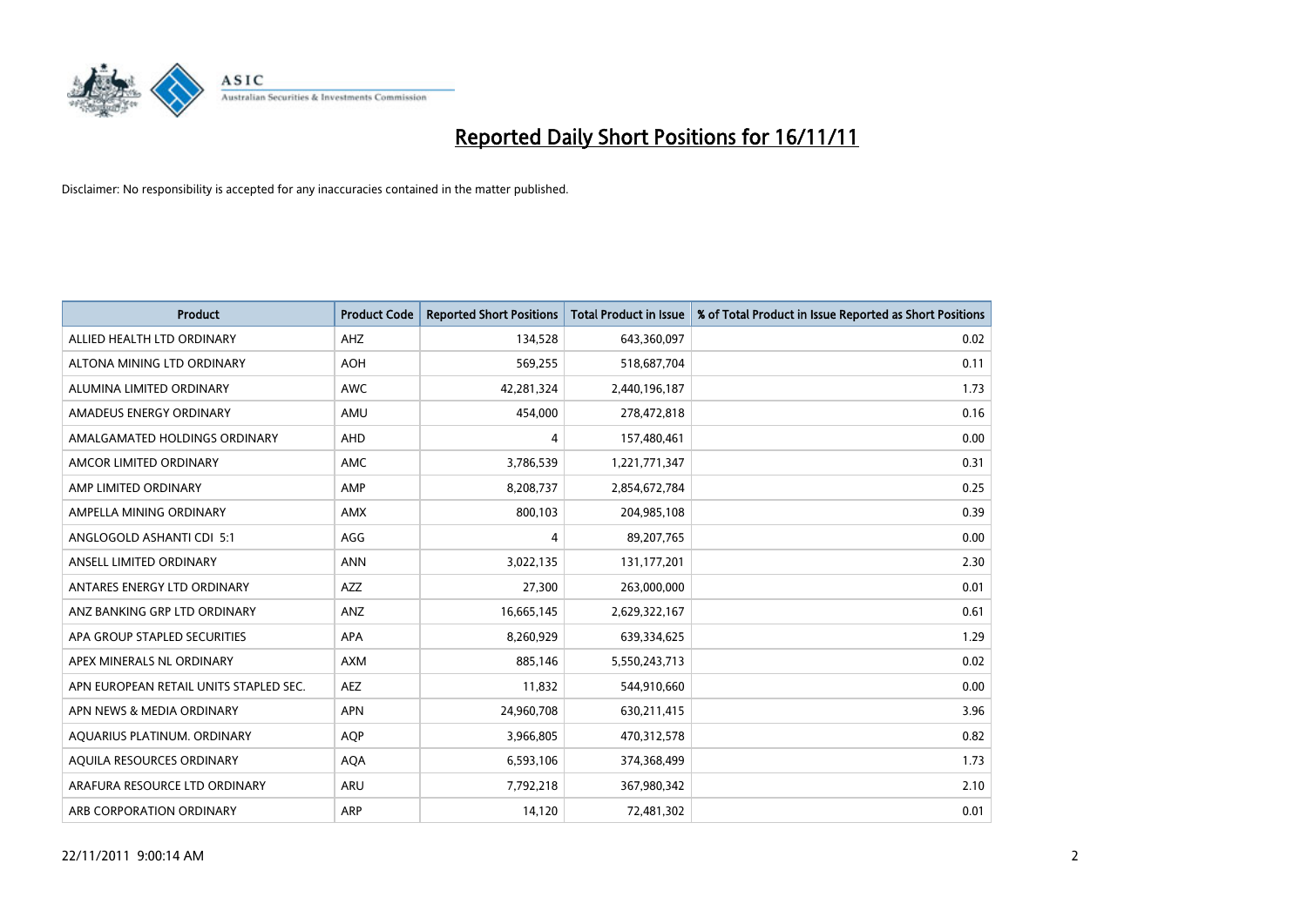

| <b>Product</b>                          | <b>Product Code</b> | <b>Reported Short Positions</b> | <b>Total Product in Issue</b> | % of Total Product in Issue Reported as Short Positions |
|-----------------------------------------|---------------------|---------------------------------|-------------------------------|---------------------------------------------------------|
| ARDENT LEISURE GROUP STAPLED SECURITIES | AAD                 | 677,508                         | 324,236,390                   | 0.20                                                    |
| ARISTOCRAT LEISURE ORDINARY             | <b>ALL</b>          | 27,338,003                      | 543,181,024                   | 5.04                                                    |
| <b>ASCIANO LIMITED ORDINARY</b>         | <b>AIO</b>          | 15,822,671                      | 2,926,103,883                 | 0.53                                                    |
| ASG GROUP LIMITED ORDINARY              | <b>ASZ</b>          | 89,990                          | 171,456,889                   | 0.05                                                    |
| ASPEN GROUP ORD/UNITS STAPLED           | <b>APZ</b>          | 1,079,080                       | 584,985,037                   | 0.18                                                    |
| ASPIRE MINING LTD ORDINARY              | <b>AKM</b>          | 505,300                         | 620,594,556                   | 0.08                                                    |
| ASTON RES LTD ORDINARY                  | <b>AZT</b>          | 1,839,393                       | 204,527,604                   | 0.90                                                    |
| ASTRO JAP PROP GROUP STAPLED SECURITIES | AIA                 | 28,020                          | 58,445,002                    | 0.05                                                    |
| ASX LIMITED ORDINARY                    | <b>ASX</b>          | 1,859,807                       | 175,136,729                   | 1.06                                                    |
| ATLANTIC LIMITED ORDINARY               | ATI                 | 83,408                          | 114,482,240                   | 0.07                                                    |
| ATLAS IRON LIMITED ORDINARY             | AGO                 | 15,212,670                      | 889,036,055                   | 1.69                                                    |
| <b>AURORA OIL &amp; GAS ORDINARY</b>    | <b>AUT</b>          | 12,273,799                      | 411,155,343                   | 3.02                                                    |
| AUSDRILL LIMITED ORDINARY               | ASL                 | 106,094                         | 302,754,823                   | 0.03                                                    |
| AUSENCO LIMITED ORDINARY                | AAX                 | 1,310,579                       | 123,258,843                   | 1.07                                                    |
| <b>AUSTAL LIMITED ORDINARY</b>          | ASB                 | 319,858                         | 188,069,638                   | 0.17                                                    |
| AUSTAR UNITED ORDINARY                  | <b>AUN</b>          | 3,381,591                       | 1,271,505,737                 | 0.25                                                    |
| AUSTBROKERS HOLDINGS ORDINARY           | <b>AUB</b>          | 2                               | 55,419,436                    | 0.00                                                    |
| AUSTIN ENGINEERING ORDINARY             | ANG                 | 4,847                           | 72,014,403                    | 0.00                                                    |
| <b>AUSTRALAND ASSETS ASSETS</b>         | AAZPB               | 1,168                           | 2,750,000                     | 0.04                                                    |
| AUSTRALAND PROPERTY STAPLED SECURITY    | <b>ALZ</b>          | 545,045                         | 576,846,597                   | 0.09                                                    |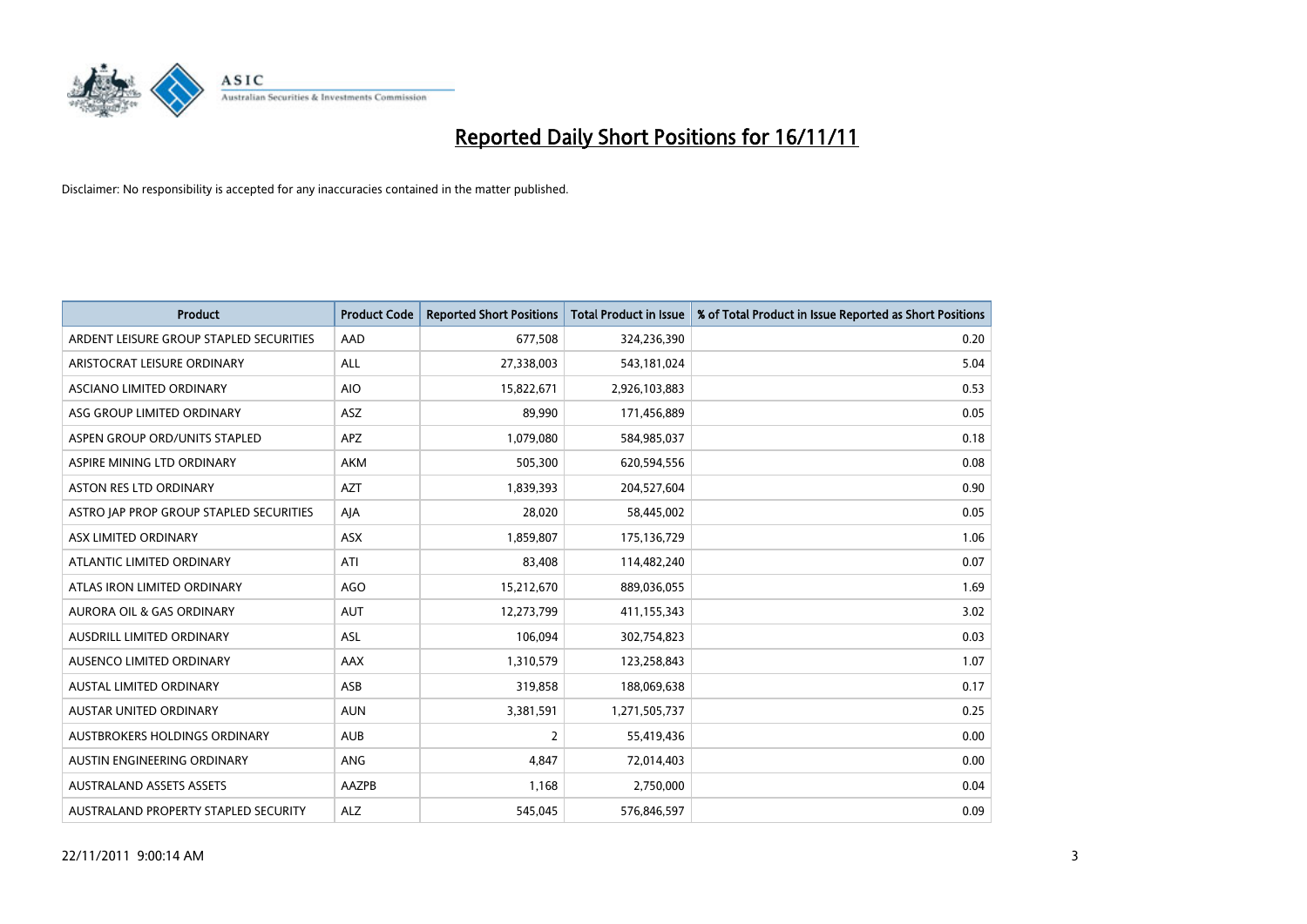

| <b>Product</b>                       | <b>Product Code</b> | <b>Reported Short Positions</b> | <b>Total Product in Issue</b> | % of Total Product in Issue Reported as Short Positions |
|--------------------------------------|---------------------|---------------------------------|-------------------------------|---------------------------------------------------------|
| AUSTRALIAN AGRICULT, ORDINARY        | <b>AAC</b>          | 933,209                         | 312,892,824                   | 0.29                                                    |
| <b>AUSTRALIAN EDUCATION UNITS</b>    | <b>AEU</b>          | 625,000                         | 175,465,397                   | 0.36                                                    |
| AUSTRALIAN INFRASTR, UNITS/ORDINARY  | <b>AIX</b>          | 12,879,988                      | 620,733,944                   | 2.06                                                    |
| AUSTRALIAN MINES LTD ORDINARY        | <b>AUZ</b>          | 1,400,000                       | 636,910,317                   | 0.22                                                    |
| AUSTRALIAN PHARM, ORDINARY           | API                 | 603,739                         | 488,115,883                   | 0.12                                                    |
| AUTOMOTIVE HOLDINGS ORDINARY         | <b>AHE</b>          | 6,930                           | 260,579,682                   | 0.00                                                    |
| AVEXA LIMITED ORDINARY               | <b>AVX</b>          | 243,657                         | 847,688,779                   | 0.03                                                    |
| AWE LIMITED ORDINARY                 | <b>AWE</b>          | 2,631,507                       | 521,871,941                   | 0.51                                                    |
| AZUMAH RESOURCES ORDINARY            | <b>AZM</b>          | 510,786                         | 282,020,356                   | 0.18                                                    |
| <b>BANDANNA ENERGY ORDINARY</b>      | <b>BND</b>          | 1,017,231                       | 528,481,199                   | 0.18                                                    |
| BANK OF QUEENSLAND. ORDINARY         | <b>BOQ</b>          | 11,598,848                      | 225,369,547                   | 5.12                                                    |
| <b>BANNERMAN RESOURCES ORDINARY</b>  | <b>BMN</b>          | 214,466                         | 234,435,934                   | 0.09                                                    |
| <b>BASE RES LIMITED ORDINARY</b>     | <b>BSE</b>          | 1,354,001                       | 460,440,029                   | 0.29                                                    |
| <b>BATHURST RESOURCES ORDINARY</b>   | <b>BTU</b>          | 8,758,755                       | 688,747,997                   | 1.27                                                    |
| <b>BAUXITE RESOURCE LTD ORDINARY</b> | <b>BAU</b>          | 111,797                         | 235,379,896                   | 0.05                                                    |
| BC IRON LIMITED ORDINARY             | <b>BCI</b>          | 291,926                         | 95,311,000                    | 0.31                                                    |
| BEACH ENERGY LIMITED ORDINARY        | <b>BPT</b>          | 6,914,663                       | 1,107,635,932                 | 0.62                                                    |
| BEADELL RESOURCE LTD ORDINARY        | <b>BDR</b>          | 3,083,986                       | 657,906,946                   | 0.48                                                    |
| BENDIGO AND ADELAIDE ORDINARY        | <b>BEN</b>          | 6,223,080                       | 365,816,262                   | 1.69                                                    |
| BERKELEY RESOURCES ORDINARY          | <b>BKY</b>          | 201,658                         | 174,298,273                   | 0.11                                                    |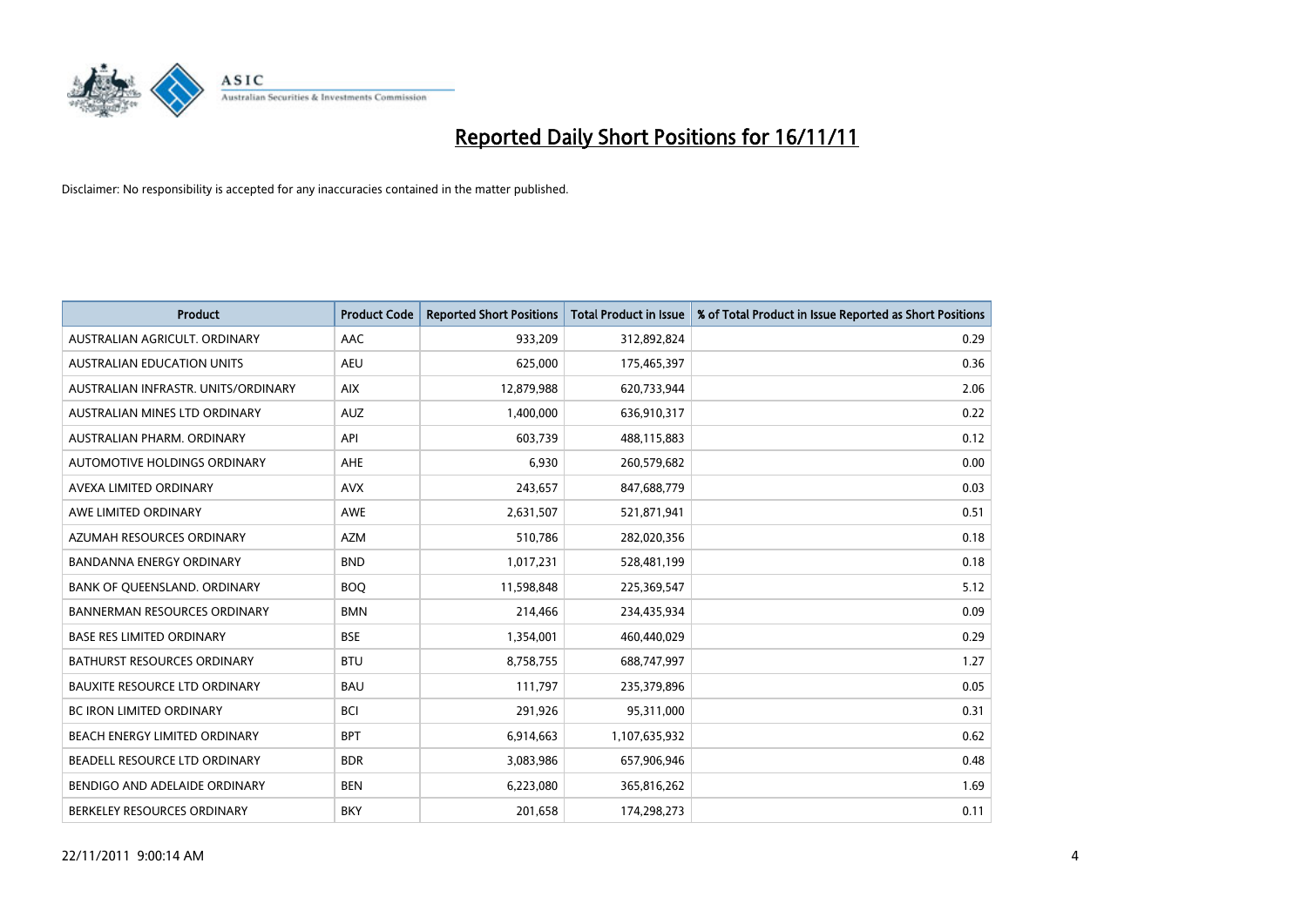

| <b>Product</b>                       | <b>Product Code</b> | <b>Reported Short Positions</b> | <b>Total Product in Issue</b> | % of Total Product in Issue Reported as Short Positions |
|--------------------------------------|---------------------|---------------------------------|-------------------------------|---------------------------------------------------------|
| BETASHARES ASX RES ETF UNITS         | <b>ORE</b>          | 88,220                          | 4,519,665                     | 1.95                                                    |
| <b>BHP BILLITON LIMITED ORDINARY</b> | <b>BHP</b>          | 26,297,013                      | 3,211,496,105                 | 0.80                                                    |
| <b>BILLABONG ORDINARY</b>            | <b>BBG</b>          | 27,397,617                      | 255,102,103                   | 10.75                                                   |
| <b>BIOTA HOLDINGS ORDINARY</b>       | <b>BTA</b>          | 1,470,029                       | 181,703,711                   | 0.80                                                    |
| <b>BISALLOY STEEL ORDINARY</b>       | <b>BIS</b>          | 84,480                          | 216,455,965                   | 0.04                                                    |
| BKI INVESTMENT LTD ORDINARY          | <b>BKI</b>          | 508                             | 425,549,573                   | 0.00                                                    |
| <b>BLACKTHORN RESOURCES ORDINARY</b> | <b>BTR</b>          | 35,848                          | 122,918,000                   | 0.03                                                    |
| BLUESCOPE STEEL LTD ORDINARY         | <b>BSL</b>          | 96,428,896                      | 1,849,170,356                 | 5.21                                                    |
| <b>BOART LONGYEAR ORDINARY</b>       | <b>BLY</b>          | 6,420,882                       | 461,163,412                   | 1.38                                                    |
| <b>BOOM LOGISTICS ORDINARY</b>       | <b>BOL</b>          | 352,534                         | 465,011,147                   | 0.07                                                    |
| BORAL LIMITED. ORDINARY              | <b>BLD</b>          | 33,959,885                      | 744,729,957                   | 4.55                                                    |
| BOTSWANA METALS LTD ORDINARY         | <b>BML</b>          | 7,000                           | 143,717,013                   | 0.00                                                    |
| <b>BOW ENERGY LIMITED ORDINARY</b>   | <b>BOW</b>          | 1,715,554                       | 361,926,672                   | 0.48                                                    |
| <b>BRADKEN LIMITED ORDINARY</b>      | <b>BKN</b>          | 3,363,532                       | 166,621,942                   | 2.01                                                    |
| <b>BRAMBLES LIMITED ORDINARY</b>     | <b>BXB</b>          | 14,927,026                      | 1,480,303,867                 | 0.97                                                    |
| BREVILLE GROUP LTD ORDINARY          | <b>BRG</b>          | 2,739                           | 130,095,322                   | 0.00                                                    |
| BRICKWORKS LIMITED ORDINARY          | <b>BKW</b>          | 73,824                          | 147,567,333                   | 0.05                                                    |
| <b>BROCKMAN RESOURCES ORDINARY</b>   | <b>BRM</b>          | 68,823                          | 144,803,151                   | 0.05                                                    |
| BT INVESTMENT MNGMNT ORDINARY        | <b>BTT</b>          | 1,249,837                       | 267,906,977                   | 0.47                                                    |
| <b>BURU ENERGY ORDINARY</b>          | <b>BRU</b>          | 749,336                         | 213,963,477                   | 0.36                                                    |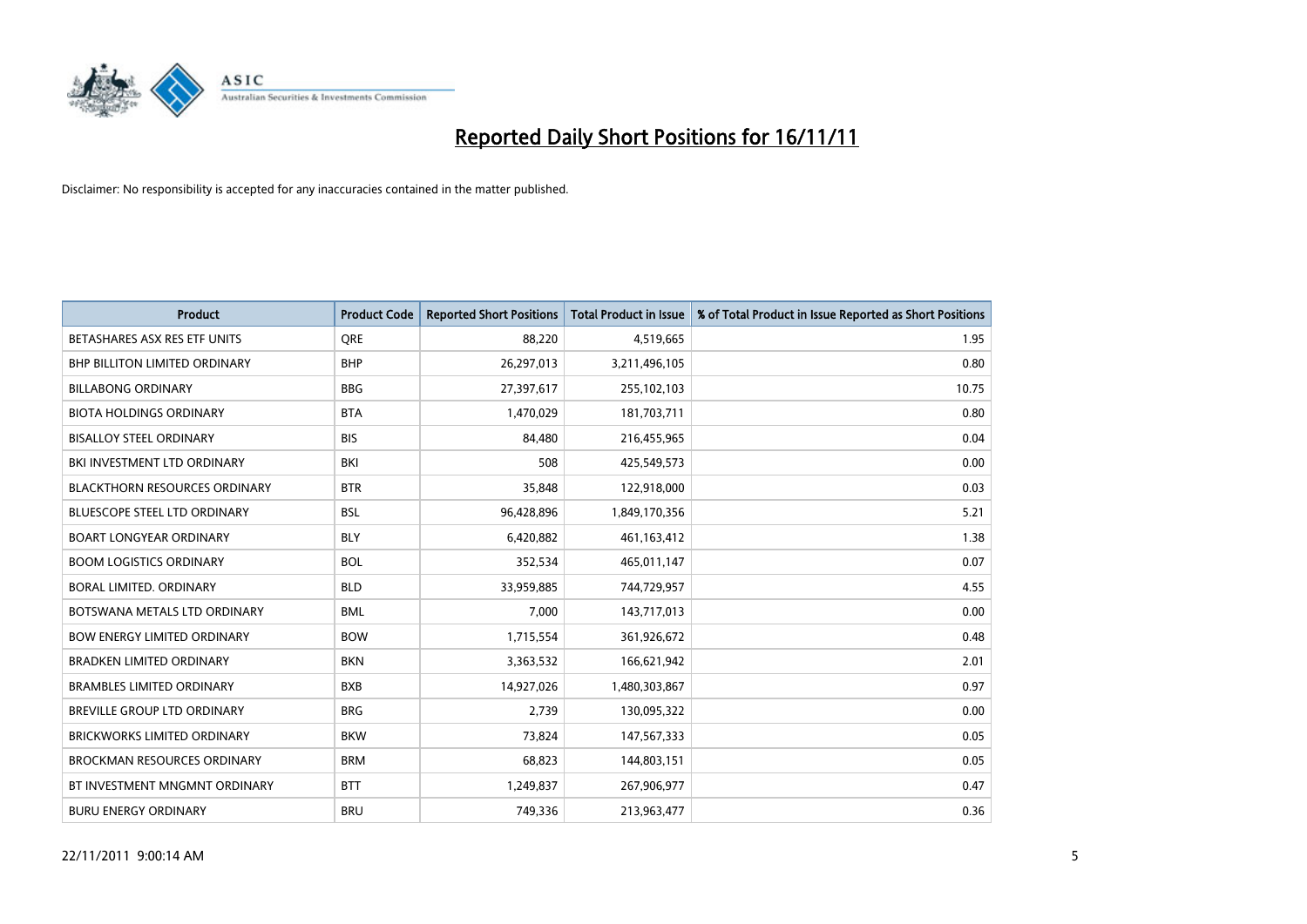

| <b>Product</b>                             | <b>Product Code</b> | <b>Reported Short Positions</b> | Total Product in Issue | % of Total Product in Issue Reported as Short Positions |
|--------------------------------------------|---------------------|---------------------------------|------------------------|---------------------------------------------------------|
| <b>BWP TRUST ORDINARY UNITS</b>            | <b>BWP</b>          | 492,167                         | 520,012,793            | 0.08                                                    |
| CABCHARGE AUSTRALIA ORDINARY               | CAB                 | 666,675                         | 120,437,014            | 0.54                                                    |
| <b>CALTEX AUSTRALIA ORDINARY</b>           | <b>CTX</b>          | 6,038,553                       | 270,000,000            | 2.25                                                    |
| CAMPBELL BROTHERS ORDINARY                 | <b>CPB</b>          | 407,714                         | 67,503,411             | 0.59                                                    |
| CAPE LAMBERT RES LTD ORDINARY              | <b>CFE</b>          | 1,272,507                       | 652,171,792            | 0.18                                                    |
| CARABELLA RES LTD ORDINARY                 | <b>CLR</b>          | 8,658                           | 98,778,296             | 0.01                                                    |
| <b>CARBON ENERGY ORDINARY</b>              | <b>CNX</b>          | 782.601                         | 698,517,858            | 0.11                                                    |
| CARDNO LIMITED ORDINARY                    | <b>CDD</b>          | 4,080                           | 110,301,978            | 0.00                                                    |
| CARNARVON PETROLEUM ORDINARY               | <b>CVN</b>          | 2,294,917                       | 690,320,634            | 0.33                                                    |
| <b>CARNEGIE WAVE ENERGY ORDINARY</b>       | <b>CWE</b>          | 83,000                          | 901,487,627            | 0.01                                                    |
| CARPATHIAN RESOURCES ORDINARY              | <b>CPN</b>          | 75.000                          | 265,533,501            | 0.03                                                    |
| CARPENTARIA EXP. LTD ORDINARY              | CAP                 | 9,777                           | 98,991,301             | 0.01                                                    |
| CARSALES.COM LTD ORDINARY                  | <b>CRZ</b>          | 12,815,591                      | 233,971,831            | 5.49                                                    |
| <b>CASH CONVERTERS ORDINARY</b>            | CCV                 | 55,296                          | 379,761,025            | 0.01                                                    |
| <b>CASPIAN OIL &amp; GAS ORDINARY</b>      | <b>CIG</b>          | 50.000                          | 1,331,500,513          | 0.00                                                    |
| <b>CELLNET GROUP ORDINARY</b>              | <b>CLT</b>          | 1,342                           | 61,231,382             | 0.00                                                    |
| CENTRAL PETROLEUM ORDINARY                 | <b>CTP</b>          | 11,455                          | 1,073,304,842          | 0.00                                                    |
| <b>CENTRO PROPERTIES UNITS/ORD STAPLED</b> | <b>CNP</b>          | 2,537                           | 972,414,514            | 0.00                                                    |
| CENTRO RETAIL GROUP STAPLED SECURITIES     | <b>CER</b>          | 1,001,473                       | 2,286,399,424          | 0.04                                                    |
| <b>CERAMIC FUEL CELLS ORDINARY</b>         | CFU                 | 166,729                         | 1,262,577,415          | 0.01                                                    |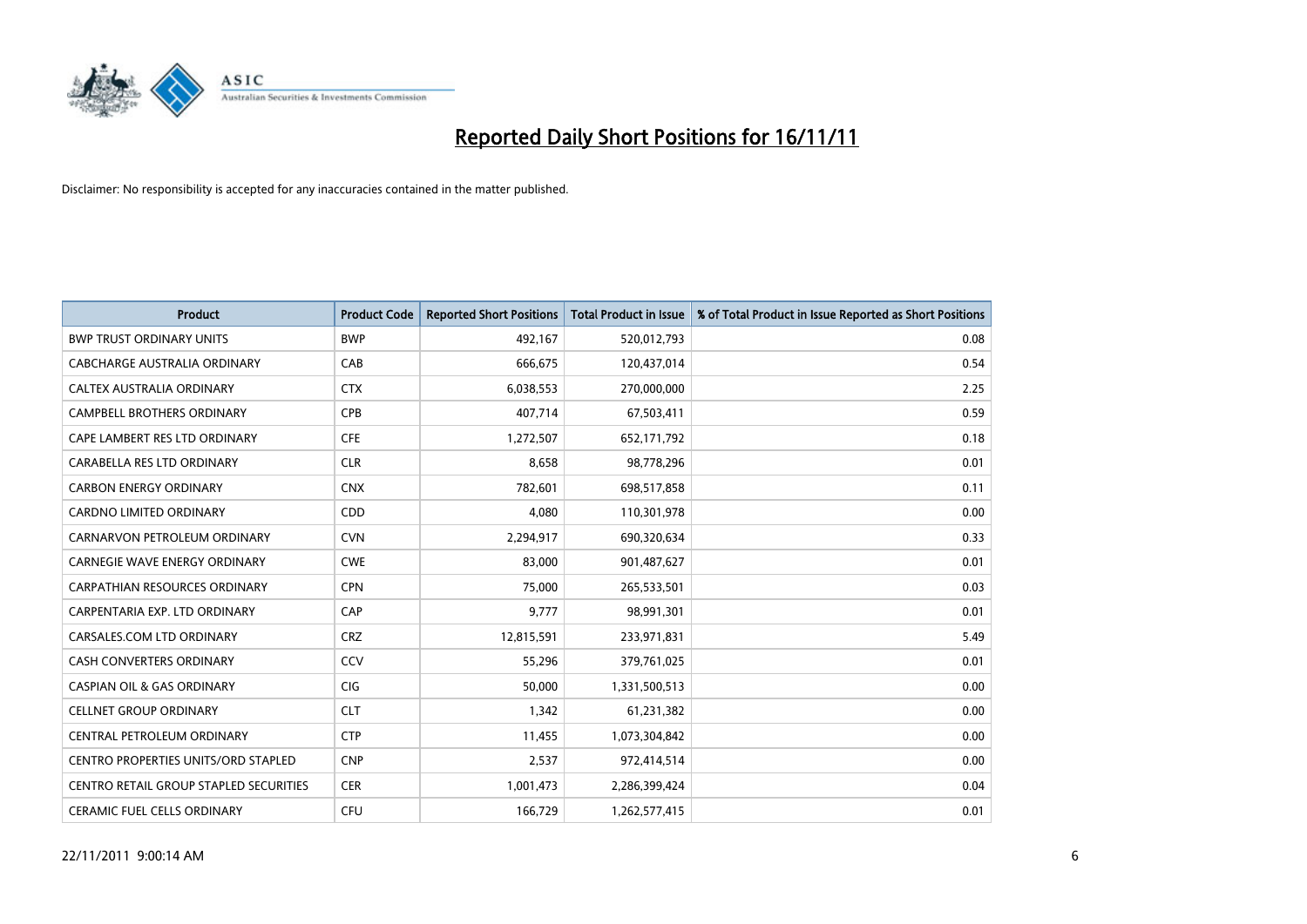

| <b>Product</b>                          | <b>Product Code</b> | <b>Reported Short Positions</b> | <b>Total Product in Issue</b> | % of Total Product in Issue Reported as Short Positions |
|-----------------------------------------|---------------------|---------------------------------|-------------------------------|---------------------------------------------------------|
| <b>CFS RETAIL PROPERTY UNITS</b>        | <b>CFX</b>          | 66,455,050                      | 2,839,591,911                 | 2.35                                                    |
| <b>CHALICE GOLD MINES ORDINARY</b>      | <b>CHN</b>          | 200                             | 250,030,886                   | 0.00                                                    |
| CHALLENGER DIV.PRO. STAPLED UNITS       | CDI                 | 128,682                         | 888,390,542                   | 0.01                                                    |
| CHALLENGER INFRAST. STAPLED UNITS       | <b>CIF</b>          | 51,745                          | 316,223,785                   | 0.01                                                    |
| <b>CHALLENGER LIMITED ORDINARY</b>      | <b>CGF</b>          | 5,245,977                       | 552,513,723                   | 0.95                                                    |
| CHANDLER MACLEOD LTD ORDINARY           | <b>CMG</b>          | 11,970                          | 466,466,720                   | 0.00                                                    |
| CHARTER HALL GROUP STAPLED US PROHIBIT. | <b>CHC</b>          | 292,513                         | 308,040,283                   | 0.08                                                    |
| <b>CHARTER HALL OFFICE UNIT</b>         | CQ <sub>O</sub>     | 3,852,086                       | 493,319,730                   | 0.76                                                    |
| <b>CHARTER HALL RETAIL UNITS</b>        | <b>CQR</b>          | 1,437,430                       | 299,628,571                   | 0.48                                                    |
| CITIGOLD CORP LTD ORDINARY              | <b>CTO</b>          | 2,059,217                       | 1,105,078,301                 | 0.18                                                    |
| CLINUVEL PHARMACEUT. ORDINARY           | CUV                 | 4,127                           | 30,394,206                    | 0.01                                                    |
| <b>CLOUGH LIMITED ORDINARY</b>          | <b>CLO</b>          | 122,159                         | 768,956,269                   | 0.01                                                    |
| <b>COAL &amp; ALLIED ORDINARY</b>       | <b>CNA</b>          | 999                             | 86,584,735                    | 0.00                                                    |
| COAL OF AFRICA LTD ORDINARY             | <b>CZA</b>          | 508.850                         | 611,960,610                   | 0.08                                                    |
| <b>COALSPUR MINES LTD ORDINARY</b>      | <b>CPL</b>          | 416,943                         | 579,768,744                   | 0.04                                                    |
| <b>COBAR CONSOLIDATED ORDINARY</b>      | CCU                 | 24,200                          | 205,783,037                   | 0.01                                                    |
| COCA-COLA AMATIL ORDINARY               | <b>CCL</b>          | 9,199,957                       | 759,567,552                   | 1.17                                                    |
| COCHLEAR LIMITED ORDINARY               | <b>COH</b>          | 3,553,397                       | 56,902,433                    | 6.24                                                    |
| <b>COCKATOO COAL ORDINARY</b>           | <b>COK</b>          | 6,998,436                       | 1,016,196,908                 | 0.68                                                    |
| <b>COKAL LTD ORDINARY</b>               | <b>CKA</b>          | 393.140                         | 132,245,134                   | 0.30                                                    |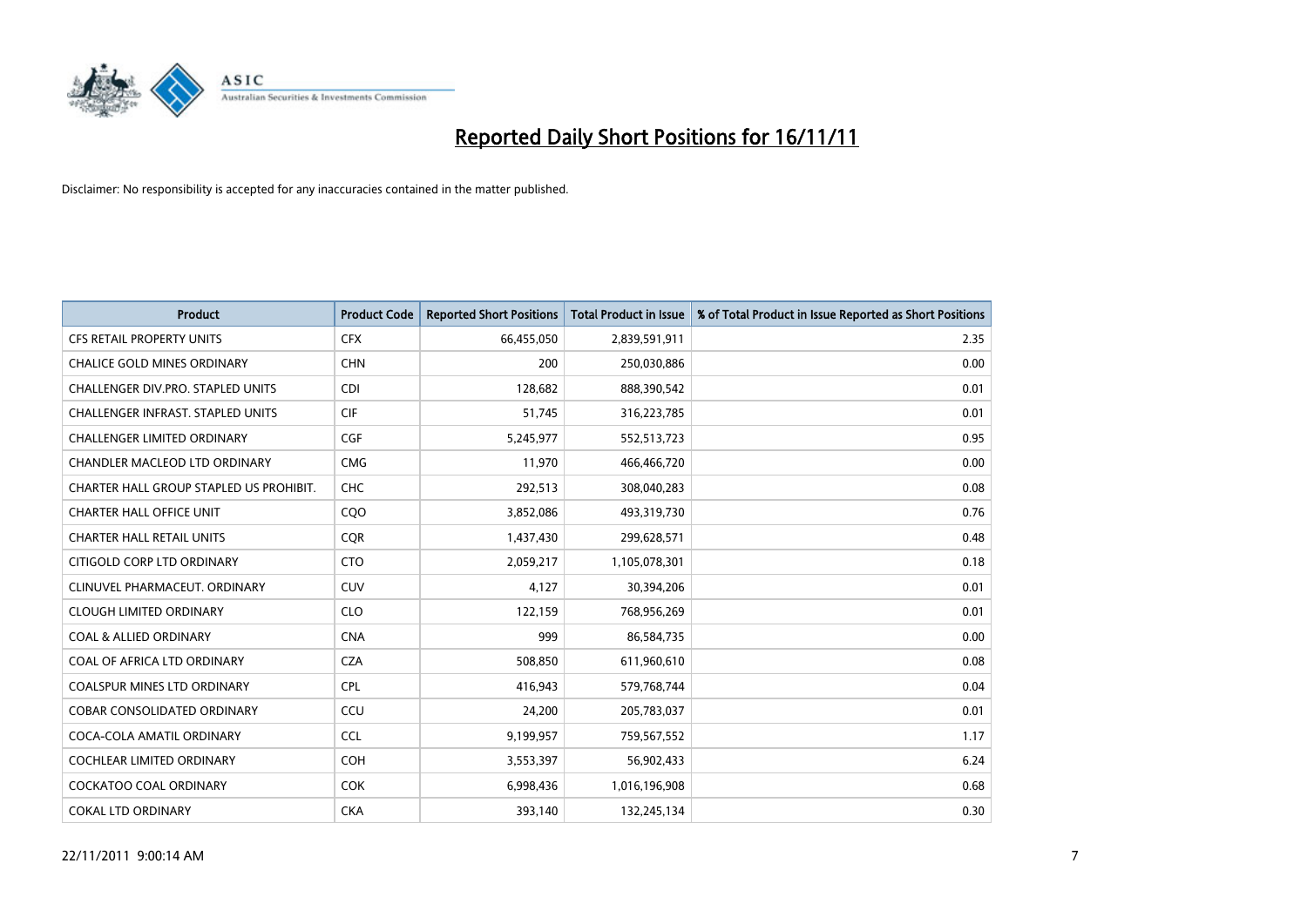

| <b>Product</b>                          | <b>Product Code</b> | <b>Reported Short Positions</b> | Total Product in Issue | % of Total Product in Issue Reported as Short Positions |
|-----------------------------------------|---------------------|---------------------------------|------------------------|---------------------------------------------------------|
| <b>COLLINS FOODS LTD ORDINARY</b>       | <b>CKF</b>          | 409,740                         | 93,000,003             | 0.44                                                    |
| COMMONWEALTH BANK, ORDINARY             | <b>CBA</b>          | 28,582,568                      | 1,576,237,644          | 1.76                                                    |
| COMMONWEALTH PROP ORDINARY UNITS        | <b>CPA</b>          | 26,288,603                      | 2,458,123,552          | 1.06                                                    |
| <b>COMPASS RESOURCES ORDINARY</b>       | <b>CMR</b>          | 160,952                         | 147,402,920            | 0.11                                                    |
| <b>COMPUTERSHARE LTD ORDINARY</b>       | <b>CPU</b>          | 4,164,233                       | 555,664,059            | 0.73                                                    |
| CONSOLIDATED MEDIA, ORDINARY            | <b>CMI</b>          | 1,654,103                       | 561,834,996            | 0.29                                                    |
| CONTANGO MICROCAP ORDINARY              | <b>CTN</b>          | 7,500                           | 147,467,406            | 0.01                                                    |
| CONTINENTAL COAL LTD ORDINARY           | CCC                 | 120,050                         | 372,662,917            | 0.03                                                    |
| <b>COOPER ENERGY LTD ORDINARY</b>       | COE                 | 89,539                          | 292,576,001            | 0.03                                                    |
| <b>COPPER STRIKE LTD ORDINARY</b>       | <b>CSE</b>          | 714                             | 129,455,571            | 0.00                                                    |
| <b>CORDLIFE LIMITED ORDINARY</b>        | CBB                 |                                 | 150,887,354            | 0.00                                                    |
| <b>COUNT FINANCIAL ORDINARY</b>         | COU                 | 827,842                         | 262,282,684            | 0.31                                                    |
| <b>CREDIT CORP GROUP ORDINARY</b>       | <b>CCP</b>          | 5,891                           | 45,571,114             | 0.01                                                    |
| <b>CROMWELL PROP STAPLED SECURITIES</b> | <b>CMW</b>          | 899,631                         | 966,845,859            | 0.09                                                    |
| <b>CROWN LIMITED ORDINARY</b>           | <b>CWN</b>          | 1,186,269                       | 728,394,185            | 0.16                                                    |
| <b>CSG LIMITED ORDINARY</b>             | CSV                 | 590,843                         | 282,567,499            | 0.21                                                    |
| <b>CSL LIMITED ORDINARY</b>             | <b>CSL</b>          | 5,832,171                       | 525,052,639            | 1.08                                                    |
| <b>CSR LIMITED ORDINARY</b>             | <b>CSR</b>          | 18,932,481                      | 506,000,315            | 3.74                                                    |
| <b>CUDECO LIMITED ORDINARY</b>          | CDU                 | 1,369,866                       | 159,849,865            | 0.85                                                    |
| DART ENERGY LTD ORDINARY                | <b>DTE</b>          | 6.204.905                       | 734,931,470            | 0.84                                                    |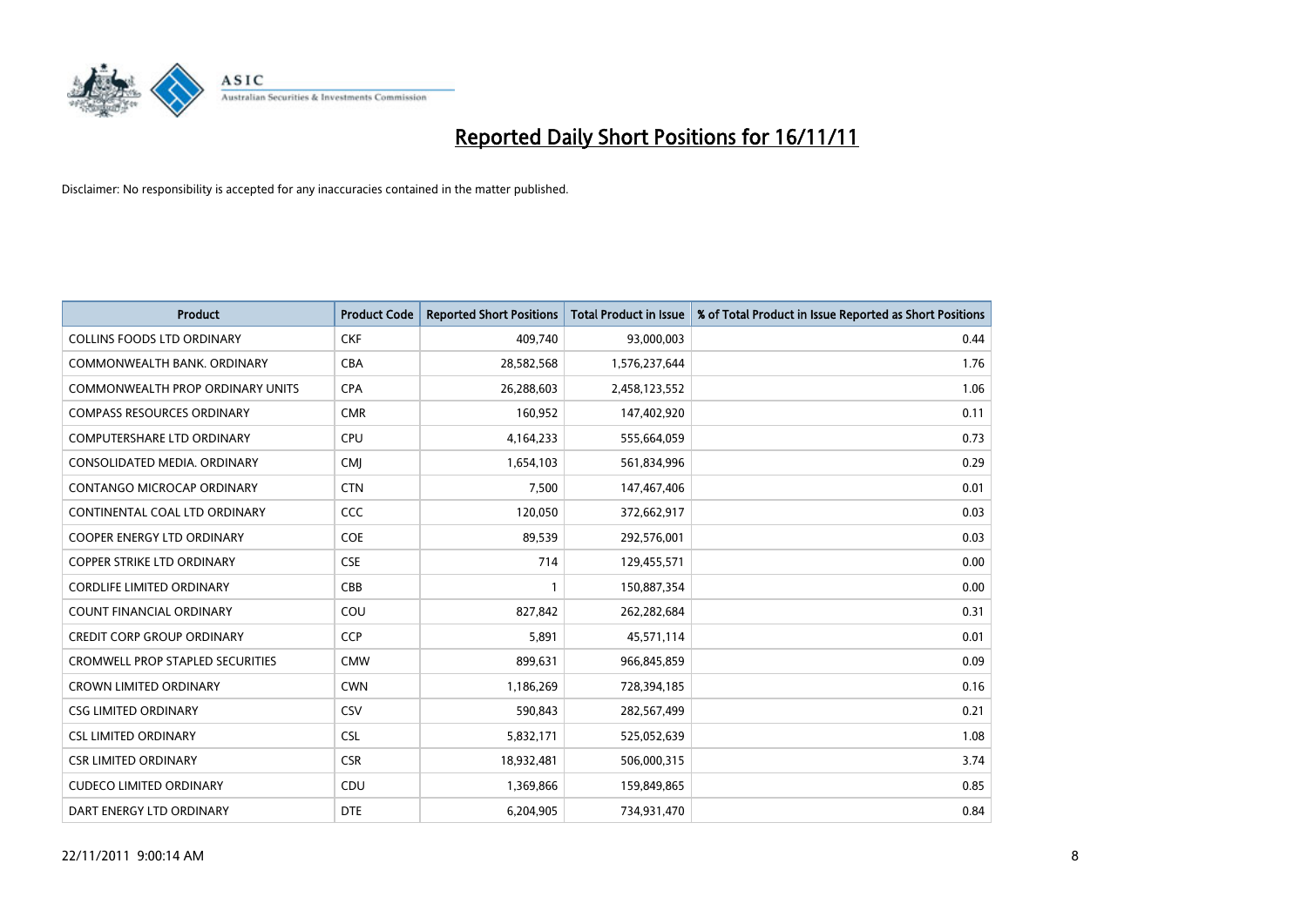

| <b>Product</b>                       | <b>Product Code</b> | <b>Reported Short Positions</b> | <b>Total Product in Issue</b> | % of Total Product in Issue Reported as Short Positions |
|--------------------------------------|---------------------|---------------------------------|-------------------------------|---------------------------------------------------------|
| DAVID JONES LIMITED ORDINARY         | <b>DJS</b>          | 52,641,525                      | 524,940,325                   | 10.03                                                   |
| DECMIL GROUP LIMITED ORDINARY        | <b>DCG</b>          | 43,957                          | 124,269,568                   | 0.02                                                    |
| DEEP YELLOW LIMITED ORDINARY         | <b>DYL</b>          | 15,876                          | 1,128,506,403                 | 0.00                                                    |
| DEVINE LIMITED ORDINARY              | <b>DVN</b>          | 1,175                           | 158,730,556                   | 0.00                                                    |
| DEXUS PROPERTY GROUP STAPLED UNITS   | <b>DXS</b>          | 20,833,811                      | 4,839,024,176                 | 0.42                                                    |
| DISCOVERY METALS LTD ORDINARY        | <b>DML</b>          | 7,232,577                       | 439,128,231                   | 1.64                                                    |
| DOMINO PIZZA ENTERPR ORDINARY        | <b>DMP</b>          | 62.753                          | 69,134,674                    | 0.09                                                    |
| DOWNER EDI LIMITED ORDINARY          | <b>DOW</b>          | 6,370,270                       | 429,100,296                   | 1.46                                                    |
| DUET GROUP STAPLED US PROHIBIT.      | <b>DUE</b>          | 8,623,662                       | 1,091,628,341                 | 0.79                                                    |
| DULUXGROUP LIMITED ORDINARY          | <b>DLX</b>          | 12,036,351                      | 367,456,259                   | 3.26                                                    |
| EASTERN STAR GAS ORDINARY            | <b>ESG</b>          | 1,618,185                       | 997,447,041                   | 0.15                                                    |
| ECHO ENTERTAINMENT ORDINARY          | EGP                 | 6,099,222                       | 688,019,737                   | 0.89                                                    |
| ELDERS LIMITED ORDINARY              | <b>ELD</b>          | 15,647,053                      | 448,598,480                   | 3.47                                                    |
| ELDORADO GOLD CORP CDI 1:1           | EAU                 | 16,226                          | 9,672,394                     | 0.17                                                    |
| ELEMENTAL MINERALS ORDINARY          | <b>ELM</b>          | 354,059                         | 224,241,064                   | 0.16                                                    |
| ELEMENTOS LIMITED ORDINARY           | <b>ELT</b>          | 16                              | 77,068,979                    | 0.00                                                    |
| ELIXIR PETROLEUM LTD ORDINARY        | <b>EXR</b>          | 324,400                         | 217,288,472                   | 0.15                                                    |
| <b>EMECO HOLDINGS ORDINARY</b>       | <b>EHL</b>          | 1,659,952                       | 631,237,586                   | 0.26                                                    |
| <b>ENERGY RESOURCES ORDINARY 'A'</b> | <b>ERA</b>          | 10,510,383                      | 439,534,227                   | 2.38                                                    |
| ENERGY WORLD CORPOR, ORDINARY        | <b>EWC</b>          | 17,004,032                      | 1,734,166,672                 | 0.98                                                    |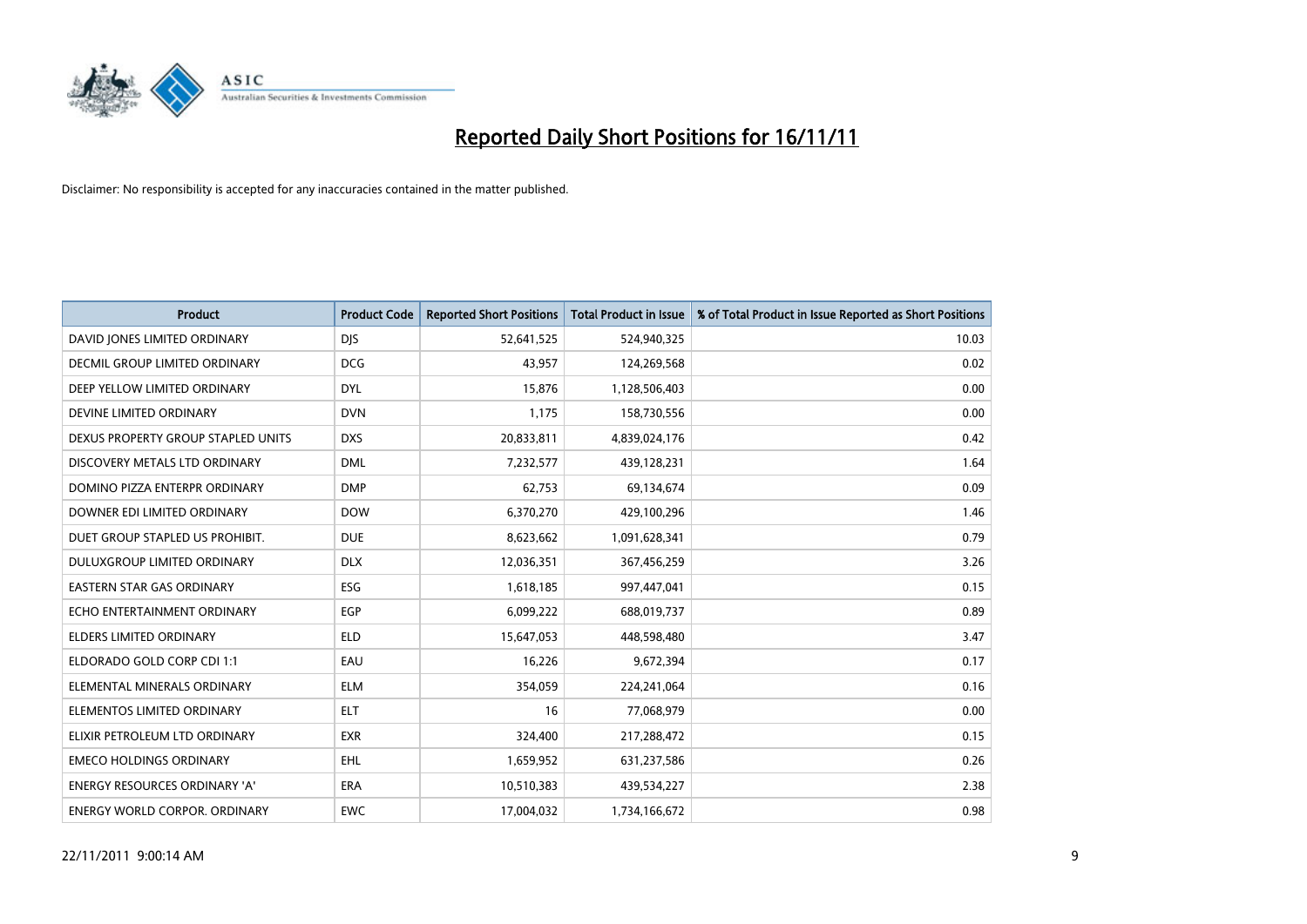

| <b>Product</b>                               | <b>Product Code</b> | <b>Reported Short Positions</b> | <b>Total Product in Issue</b> | % of Total Product in Issue Reported as Short Positions |
|----------------------------------------------|---------------------|---------------------------------|-------------------------------|---------------------------------------------------------|
| <b>ENTEK ENERGY LTD ORDINARY</b>             | <b>ETE</b>          | 489,903                         | 510,657,387                   | 0.10                                                    |
| ENTELLECT LIMITED ORDINARY                   | <b>ESN</b>          | 464,050                         | 985,337,932                   | 0.05                                                    |
| <b>ENVESTRA LIMITED ORDINARY</b>             | <b>ENV</b>          | 3,490,361                       | 1,547,890,032                 | 0.22                                                    |
| EVOLUTION MINING LTD ORDINARY                | <b>EVN</b>          | 1,069,727                       | 595,851,060                   | 0.16                                                    |
| EXOMA ENERGY LIMITED ORDINARY                | <b>EXE</b>          | 275,979                         | 417,357,759                   | 0.07                                                    |
| <b>EXTRACT RESOURCES ORDINARY</b>            | <b>EXT</b>          | 509,047                         | 251,159,163                   | 0.19                                                    |
| FAIRFAX MEDIA LTD ORDINARY                   | <b>FXI</b>          | 298,022,394                     | 2,351,955,725                 | 12.67                                                   |
| FAR LTD ORDINARY                             | <b>FAR</b>          | 21,000,000                      | 1,245,401,164                 | 1.69                                                    |
| FISHER & PAYKEL APP. ORDINARY                | <b>FPA</b>          | 18,298                          | 724,235,162                   | 0.00                                                    |
| <b>FKP PROPERTY GROUP STAPLED SECURITIES</b> | <b>FKP</b>          | 22,405,640                      | 1,197,968,723                 | 1.85                                                    |
| FLEETWOOD CORP ORDINARY                      | <b>FWD</b>          | 240,053                         | 58,696,301                    | 0.40                                                    |
| FLETCHER BUILDING ORDINARY                   | <b>FBU</b>          | 8,621,306                       | 680,739,504                   | 1.24                                                    |
| <b>FLEXIGROUP LIMITED ORDINARY</b>           | <b>FXL</b>          | 630,778                         | 277,862,586                   | 0.23                                                    |
| <b>FLIGHT CENTRE ORDINARY</b>                | <b>FLT</b>          | 7,872,782                       | 99,990,391                    | 7.86                                                    |
| FLINDERS MINES LTD ORDINARY                  | <b>FMS</b>          | 21,678,966                      | 1,821,300,404                 | 1.18                                                    |
| FOCUS MINERALS LTD ORDINARY                  | <b>FML</b>          | 3,854,748                       | 4,320,773,701                 | 0.08                                                    |
| <b>FORGE GROUP LIMITED ORDINARY</b>          | FGE                 | 102,513                         | 83,429,014                    | 0.12                                                    |
| FORTE ENERGY NL ORDINARY                     | <b>FTE</b>          | 2,658,986                       | 695,589,311                   | 0.38                                                    |
| <b>FORTESCUE METALS GRP ORDINARY</b>         | <b>FMG</b>          | 78,989,756                      | 3,113,798,659                 | 2.47                                                    |
| <b>FOSTER'S GROUP ORDINARY</b>               | FGL                 | 14,468,768                      | 1,941,514,539                 | 0.72                                                    |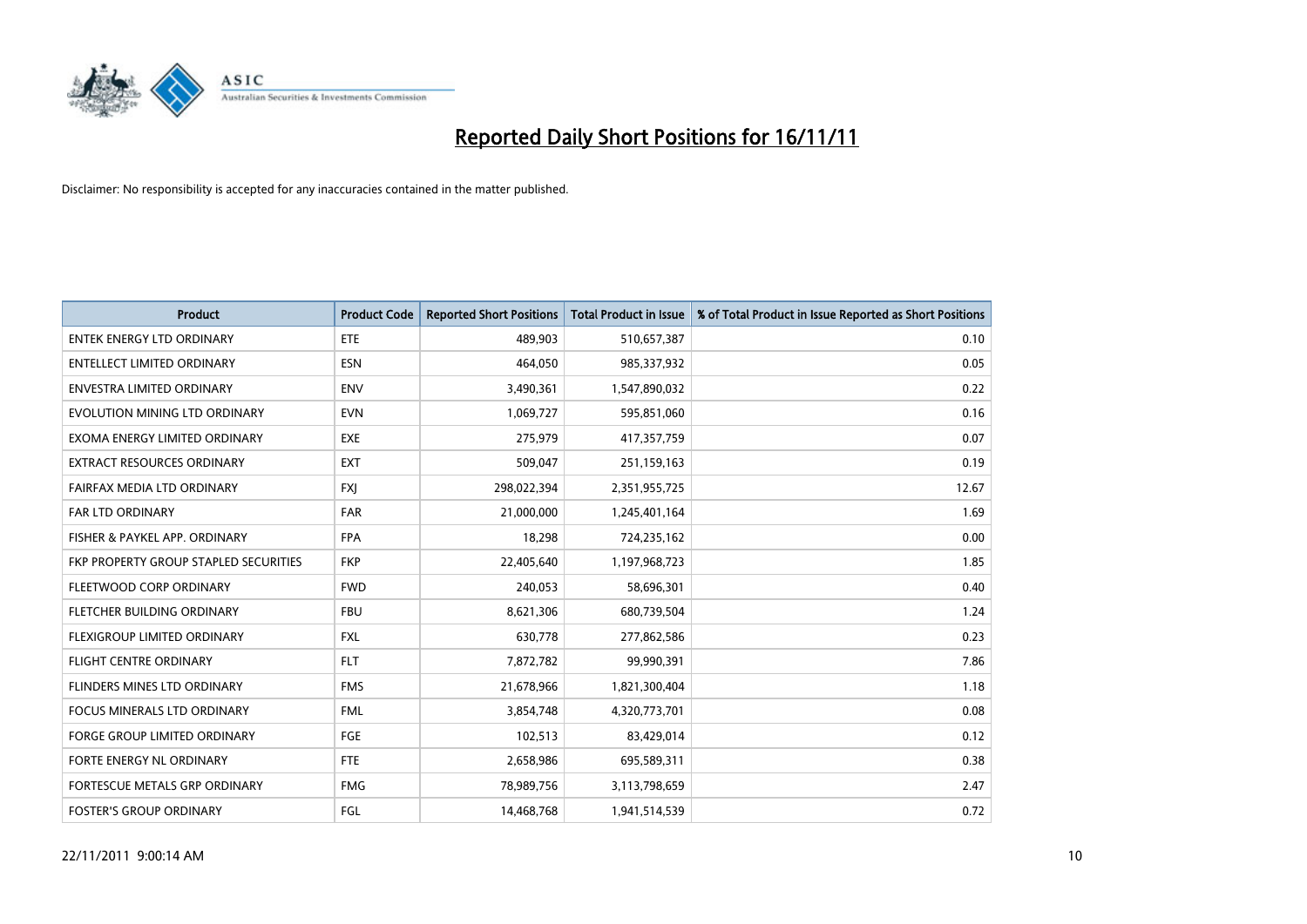

| <b>Product</b>                            | <b>Product Code</b> | <b>Reported Short Positions</b> | <b>Total Product in Issue</b> | % of Total Product in Issue Reported as Short Positions |
|-------------------------------------------|---------------------|---------------------------------|-------------------------------|---------------------------------------------------------|
| FTD CORPORATION ORDINARY                  | <b>FTD</b>          | 8.088                           | 36,474,593                    | 0.02                                                    |
| FUNTASTIC LIMITED ORDINARY                | <b>FUN</b>          | 322,528                         | 340,997,682                   | 0.09                                                    |
| <b>G.U.D. HOLDINGS ORDINARY</b>           | GUD                 | 460,437                         | 70,107,387                    | 0.65                                                    |
| <b>GALAXY RESOURCES ORDINARY</b>          | <b>GXY</b>          | 2,602,290                       | 323,327,000                   | 0.79                                                    |
| <b>GEODYNAMICS LIMITED ORDINARY</b>       | GDY                 | 34,227                          | 337,942,224                   | 0.01                                                    |
| <b>GINDALBIE METALS LTD ORDINARY</b>      | GBG                 | 23,893,807                      | 1,135,565,349                 | 2.11                                                    |
| <b>GLOBAL MINING ORDINARY</b>             | <b>GMI</b>          | 8,951                           | 184,894,556                   | 0.00                                                    |
| <b>GLOUCESTER COAL ORDINARY</b>           | GCL                 | 957,554                         | 202,905,967                   | 0.47                                                    |
| <b>GME RESOURCES LTD ORDINARY</b>         | <b>GME</b>          | 800                             | 322,635,902                   | 0.00                                                    |
| <b>GOLD ONE INT LTD ORDINARY</b>          | <b>GDO</b>          | 1,408,476                       | 809,324,408                   | 0.17                                                    |
| <b>GOLDEN WEST RESOURCE ORDINARY</b>      | <b>GWR</b>          | 1,617                           | 192,082,567                   | 0.00                                                    |
| <b>GOODMAN FIELDER, ORDINARY</b>          | <b>GFF</b>          | 53,227,463                      | 1,955,559,207                 | 2.71                                                    |
| <b>GOODMAN GROUP STAPLED US PROHIBIT.</b> | <b>GMG</b>          | 26,231,090                      | 7,394,907,651                 | 0.34                                                    |
| <b>GPT GROUP STAPLED SEC.</b>             | <b>GPT</b>          | 17,011,217                      | 1,836,242,729                 | 0.91                                                    |
| <b>GRAINCORP LIMITED A CLASS ORDINARY</b> | <b>GNC</b>          | 830,371                         | 198,318,900                   | 0.41                                                    |
| <b>GRANGE RESOURCES. ORDINARY</b>         | GRR                 | 398,695                         | 1,153,937,134                 | 0.02                                                    |
| <b>GREENCAP LIMITED ORDINARY</b>          | GCG                 |                                 | 262,515,385                   | 0.00                                                    |
| <b>GREENLAND MIN EN LTD ORDINARY</b>      | GGG                 | 2,939,142                       | 410,407,582                   | 0.70                                                    |
| <b>GRYPHON MINERALS LTD ORDINARY</b>      | <b>GRY</b>          | 2,548,576                       | 300,122,058                   | 0.85                                                    |
| <b>GUILDFORD COAL LTD ORDINARY</b>        | <b>GUF</b>          | 2,046,841                       | 219,654,168                   | 0.93                                                    |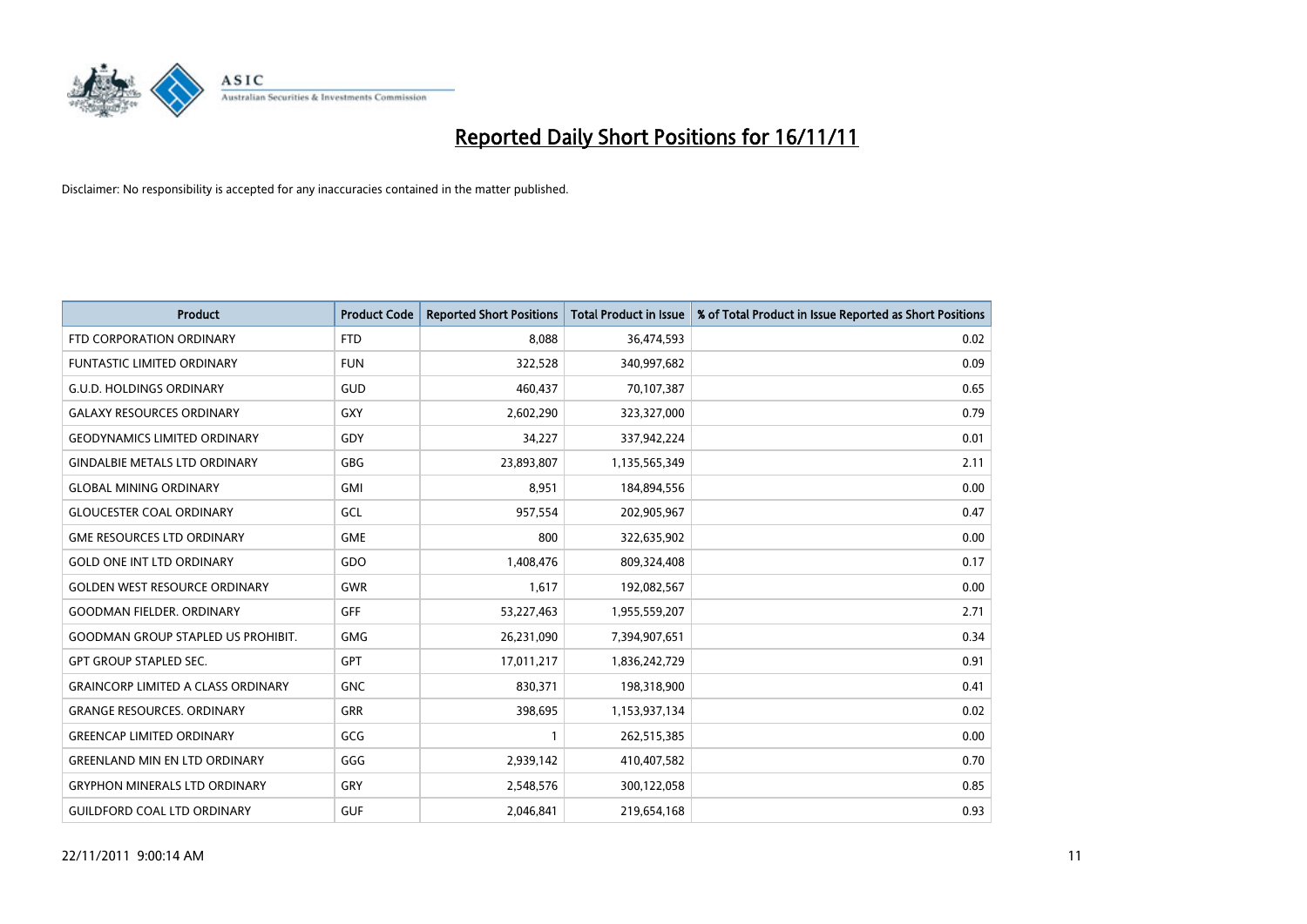

| <b>Product</b>                           | <b>Product Code</b> | <b>Reported Short Positions</b> | <b>Total Product in Issue</b> | % of Total Product in Issue Reported as Short Positions |
|------------------------------------------|---------------------|---------------------------------|-------------------------------|---------------------------------------------------------|
| <b>GUINNESS PEAT GROUP. CDI 1:1</b>      | <b>GPG</b>          | 54                              | 279,637,888                   | 0.00                                                    |
| <b>GUNNS LIMITED ORDINARY</b>            | <b>GNS</b>          | 43,572,868                      | 848,401,559                   | 5.13                                                    |
| <b>GWA GROUP LTD ORDINARY</b>            | <b>GWA</b>          | 12,587,794                      | 301,525,014                   | 4.16                                                    |
| <b>HARVEY NORMAN ORDINARY</b>            | <b>HVN</b>          | 57,654,219                      | 1,062,316,784                 | 5.43                                                    |
| HASTIE GROUP LIMITED DEFERRED SETTLEMENT | <b>HSTDA</b>        | 7,775                           | 137,348,666                   | 0.00                                                    |
| HASTINGS DIVERSIFIED STAPLED SECURITY    | <b>HDF</b>          | 3,585,120                       | 530,001,072                   | 0.67                                                    |
| <b>HEARTWARE INT INC CDI 35:1</b>        | <b>HIN</b>          | 272,008                         | 48,598,550                    | 0.56                                                    |
| <b>HENDERSON GROUP CDI 1:1</b>           | <b>HGG</b>          | 13,372,523                      | 654,840,720                   | 2.02                                                    |
| HFA HOLDINGS LIMITED ORDINARY            | <b>HFA</b>          | 8,273                           | 117,332,831                   | 0.00                                                    |
| <b>HIGHLANDS PACIFIC ORDINARY</b>        | <b>HIG</b>          | 2,445,161                       | 686,082,148                   | 0.35                                                    |
| HILLGROVE RES LTD ORDINARY               | <b>HGO</b>          | 1,765,820                       | 793,698,575                   | 0.22                                                    |
| HILLS HOLDINGS LTD ORDINARY              | <b>HIL</b>          | 4,204,833                       | 247,364,903                   | 1.68                                                    |
| HORIZON OIL LIMITED ORDINARY             | <b>HZN</b>          | 18,251,599                      | 1,130,811,515                 | 1.61                                                    |
| HUNNU COAL LIMITED ORDINARY              | <b>HUN</b>          | 50,374                          | 218,565,002                   | 0.02                                                    |
| <b>ICON ENERGY LIMITED ORDINARY</b>      | <b>ICN</b>          | 2.830                           | 469,301,394                   | 0.00                                                    |
| <b>IINET LIMITED ORDINARY</b>            | <b>IIN</b>          | 119,654                         | 149,464,119                   | 0.08                                                    |
| ILUKA RESOURCES ORDINARY                 | ILU                 | 6,682,208                       | 418,700,517                   | 1.55                                                    |
| <b>IMDEX LIMITED ORDINARY</b>            | <b>IMD</b>          | 555,123                         | 204,447,435                   | 0.25                                                    |
| IMF (AUSTRALIA) LTD ORDINARY             | <b>IMF</b>          | 329,821                         | 123,828,193                   | 0.26                                                    |
| IMX RESOURCES LTD ORDINARY               | <b>IXR</b>          | 20,000                          | 262,612,803                   | 0.01                                                    |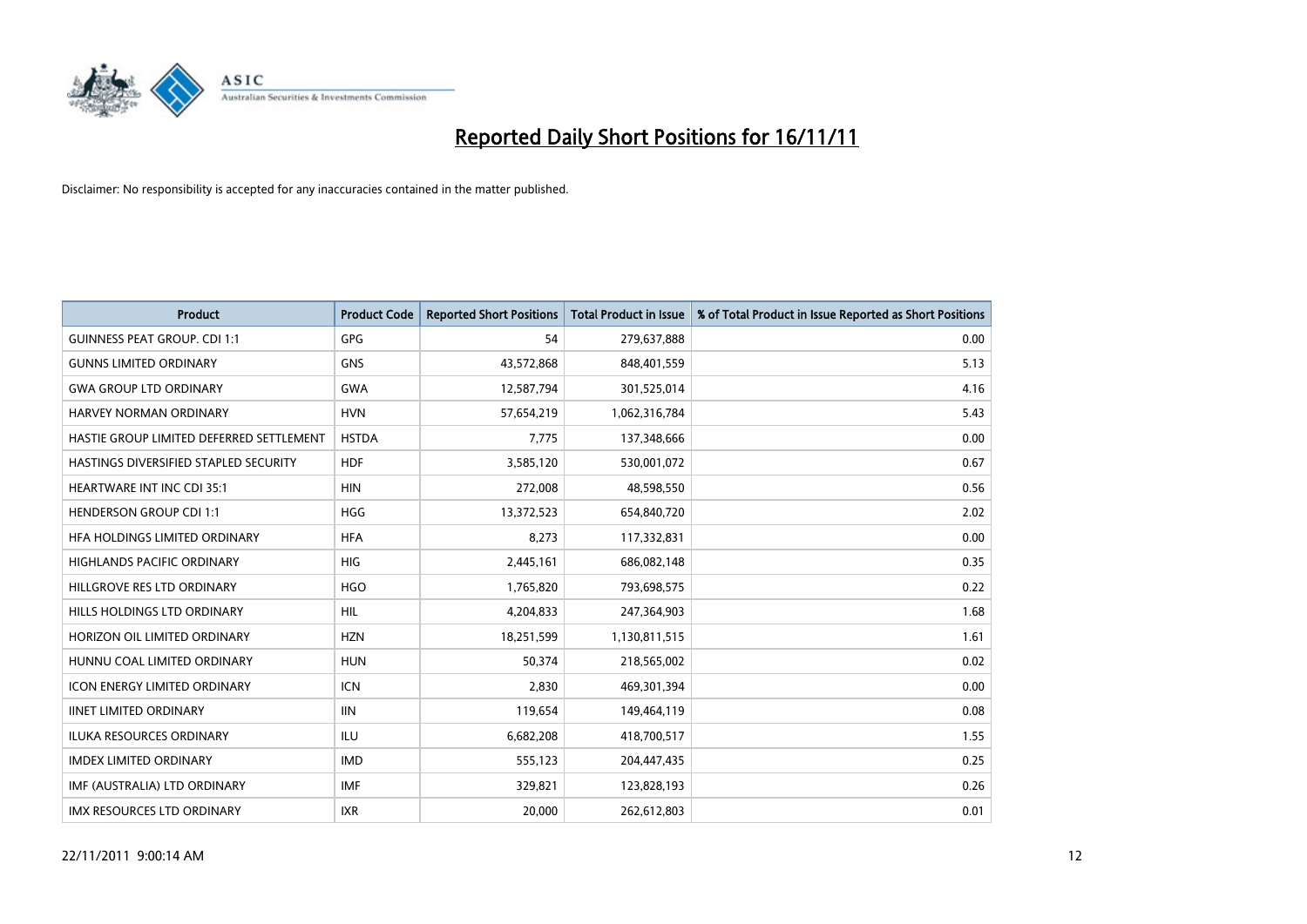

| <b>Product</b>                                | <b>Product Code</b> | <b>Reported Short Positions</b> | <b>Total Product in Issue</b> | % of Total Product in Issue Reported as Short Positions |
|-----------------------------------------------|---------------------|---------------------------------|-------------------------------|---------------------------------------------------------|
| <b>INCITEC PIVOT ORDINARY</b>                 | IPL                 | 1,513,035                       | 1,628,730,107                 | 0.09                                                    |
| <b>INDEPENDENCE GROUP ORDINARY</b>            | <b>IGO</b>          | 5,021,494                       | 202,907,135                   | 2.49                                                    |
| <b>INDOPHIL RESOURCES ORDINARY</b>            | <b>IRN</b>          | 1,562,322                       | 995,437,860                   | 0.16                                                    |
| INDUSTREA LIMITED ORDINARY                    | IDL                 | 1,344,443                       | 368,992,435                   | 0.36                                                    |
| <b>INFIGEN ENERGY STAPLED SECURITIES</b>      | <b>IFN</b>          | 5,622,762                       | 762,265,972                   | 0.74                                                    |
| <b>INFOMEDIA LTD ORDINARY</b>                 | <b>IFM</b>          | 20.000                          | 303,276,855                   | 0.01                                                    |
| ING RE COM GROUP STAPLED SECURITIES           | ILF.                | 3.583                           | 441,029,194                   | 0.00                                                    |
| <b>INSURANCE AUSTRALIA ORDINARY</b>           | IAG                 | 12,194,584                      | 2,079,034,021                 | 0.58                                                    |
| INTEGRA MINING LTD, ORDINARY                  | <b>IGR</b>          | 4,654,700                       | 843,743,881                   | 0.54                                                    |
| <b>INTREPID MINES ORDINARY</b>                | <b>IAU</b>          | 2,245,943                       | 522,391,334                   | 0.43                                                    |
| <b>INVESTA OFFICE FUND STAPLED SECURITIES</b> | <b>IOF</b>          | 12,304,070                      | 2,657,463,999                 | 0.45                                                    |
| <b>INVOCARE LIMITED ORDINARY</b>              | IVC                 | 1,216,123                       | 110,030,298                   | 1.11                                                    |
| <b>ION LIMITED ORDINARY</b>                   | <b>ION</b>          | 164,453                         | 256,365,105                   | 0.06                                                    |
| <b>IOOF HOLDINGS LTD ORDINARY</b>             | <b>IFL</b>          | 736,478                         | 229,794,395                   | 0.31                                                    |
| <b>IRESS MARKET TECH. ORDINARY</b>            | <b>IRE</b>          | 1,281,700                       | 127,036,010                   | 1.01                                                    |
| <b>IRON ORE HOLDINGS ORDINARY</b>             | <b>IOH</b>          | 14,525                          | 166,087,005                   | 0.01                                                    |
| ISHARES MSCI AUS 200 ISHARES MSCI AUS 200     | <b>IOZ</b>          | 73,850                          | 2,326,394                     | 3.17                                                    |
| ISHARES MSCI EM MKTS CDI 1:1                  | IEM                 | 25,899                          | 425,700,000                   | 0.01                                                    |
| ISHARES S&P HIGH DIV ISHARES S&P HIGH DIV     | <b>IHD</b>          | 99,653                          | 2,201,253                     | 4.53                                                    |
| ISHARES SMALL ORDS ISHARES SMALL ORDS         | <b>ISO</b>          | 873,913                         | 5,401,916                     | 16.18                                                   |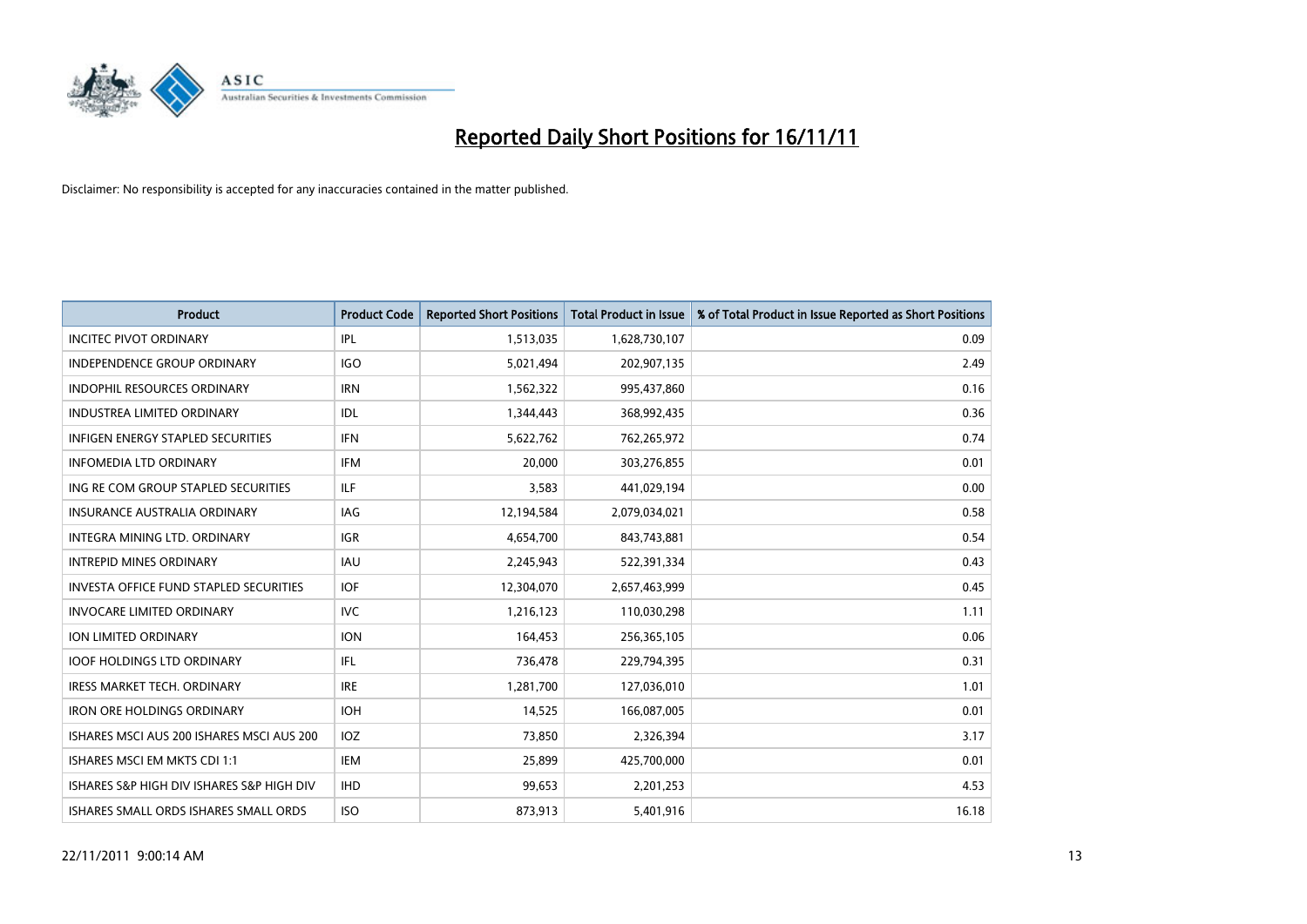

| <b>Product</b>                                  | <b>Product Code</b> | <b>Reported Short Positions</b> | <b>Total Product in Issue</b> | % of Total Product in Issue Reported as Short Positions |
|-------------------------------------------------|---------------------|---------------------------------|-------------------------------|---------------------------------------------------------|
| <b>IVANHOE AUSTRALIA ORDINARY</b>               | <b>IVA</b>          | 454,886                         | 552,011,545                   | 0.06                                                    |
| <b>JAMES HARDIE INDUST CHESS DEPOSITARY INT</b> | <b>IHX</b>          | 21,022,327                      | 435,640,582                   | 4.81                                                    |
| <b>JAMESON RESOURCES ORDINARY</b>               | <b>JAL</b>          | 1,600,000                       | 95,828,865                    | 1.67                                                    |
| <b>IB HI-FI LIMITED ORDINARY</b>                | <b>IBH</b>          | 20,443,498                      | 98,833,643                    | 20.69                                                   |
| <b>JUPITER MINES ORDINARY</b>                   | <b>IMS</b>          | 3,634                           | 1,823,490,836                 | 0.00                                                    |
| <b>KAGARA LTD ORDINARY</b>                      | KZL                 | 11,479,568                      | 718,307,956                   | 1.59                                                    |
| KANGAROO RES LTD ORDINARY                       | <b>KRL</b>          | 463,561                         | 3,434,430,012                 | 0.01                                                    |
| KAROON GAS AUSTRALIA ORDINARY                   | <b>KAR</b>          | 4,132,873                       | 221,420,769                   | 1.86                                                    |
| KATHMANDU HOLD LTD ORDINARY                     | <b>KMD</b>          | 2,160,627                       | 200,000,000                   | 1.07                                                    |
| <b>KEYBRIDGE CAPITAL ORDINARY</b>               | <b>KBC</b>          | 5.999                           | 172,070,564                   | 0.00                                                    |
| KIMBERLEY METALS LTD ORDINARY                   | <b>KBL</b>          | 1,820                           | 164,752,978                   | 0.00                                                    |
| KINGSGATE CONSOLID. ORDINARY                    | <b>KCN</b>          | 2,295,979                       | 139,123,167                   | 1.65                                                    |
| KINGSROSE MINING LTD ORDINARY                   | <b>KRM</b>          | 1,148,990                       | 267,448,726                   | 0.42                                                    |
| LEIGHTON HOLDINGS ORDINARY                      | LEI                 | 7,320,871                       | 336,515,596                   | 2.14                                                    |
| LEND LEASE GROUP UNIT/ORD STAPLED               | <b>LLC</b>          | 1,873,662                       | 571,804,090                   | 0.31                                                    |
| LINC ENERGY LTD ORDINARY                        | <b>LNC</b>          | 6,457,598                       | 503,418,900                   | 1.26                                                    |
| LIQUEFIED NATURAL ORDINARY                      | <b>LNG</b>          | 370,140                         | 267,699,015                   | 0.14                                                    |
| LYNAS CORPORATION ORDINARY                      | <b>LYC</b>          | 105,127,223                     | 1,713,846,913                 | 6.10                                                    |
| M2 TELECOMMUNICATION ORDINARY                   | <b>MTU</b>          | 232,249                         | 124,493,385                   | 0.18                                                    |
| MACARTHUR COAL ORDINARY                         | <b>MCC</b>          | 889,598                         | 302,092,343                   | 0.28                                                    |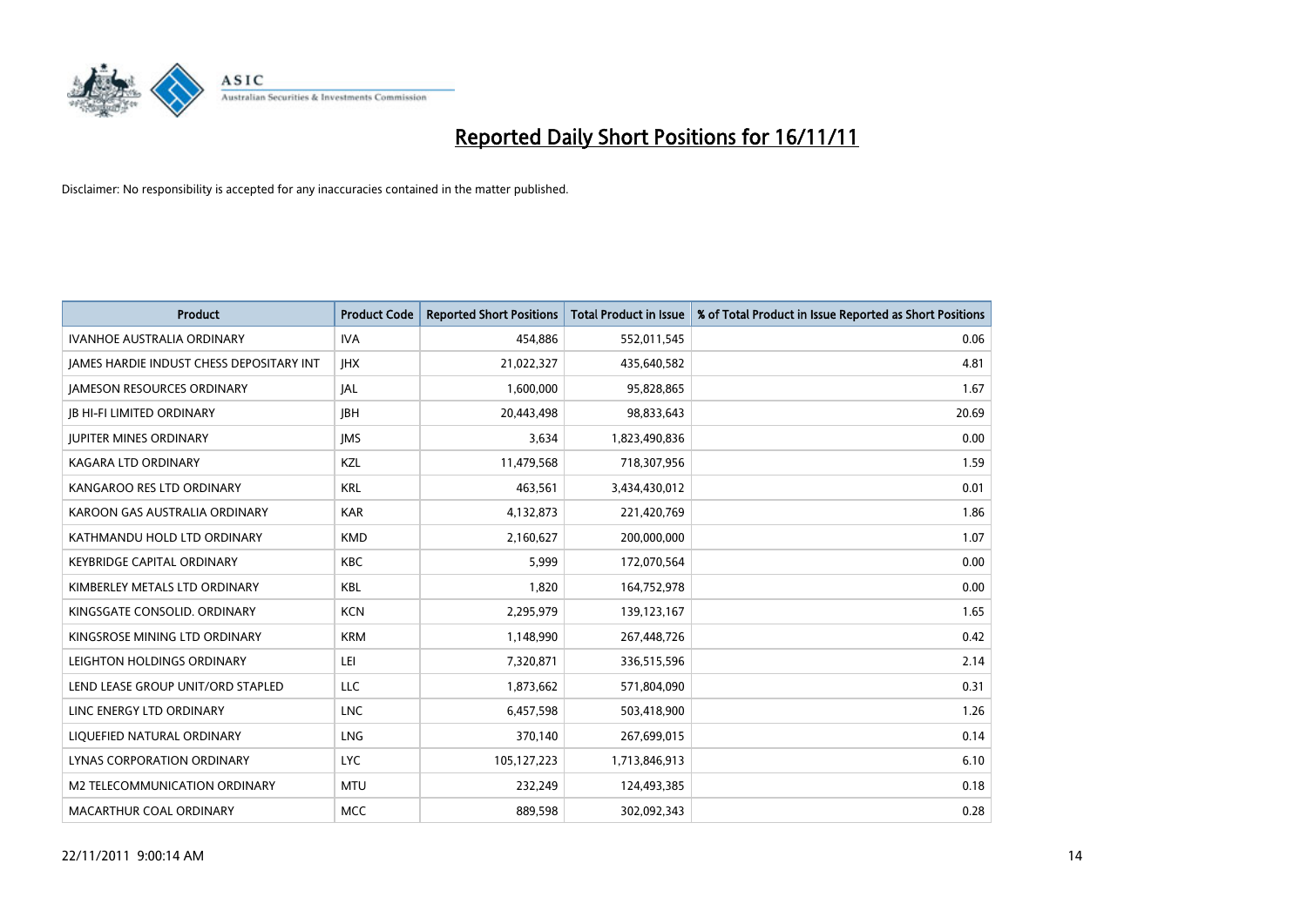

| <b>Product</b>                        | <b>Product Code</b> | <b>Reported Short Positions</b> | <b>Total Product in Issue</b> | % of Total Product in Issue Reported as Short Positions |
|---------------------------------------|---------------------|---------------------------------|-------------------------------|---------------------------------------------------------|
| <b>MACMAHON HOLDINGS ORDINARY</b>     | <b>MAH</b>          | 4,115,896                       | 738,631,705                   | 0.55                                                    |
| MACO ATLAS ROADS GRP ORDINARY STAPLED | <b>MQA</b>          | 15,018,466                      | 464,279,594                   | 3.25                                                    |
| MACOUARIE GROUP LTD ORDINARY          | <b>MOG</b>          | 5,445,703                       | 348,355,071                   | 1.49                                                    |
| MAP GROUP STAPLED US PROHIBIT.        | <b>MAP</b>          | 7,096,330                       | 1,861,210,782                 | 0.36                                                    |
| MARENGO MINING ORDINARY               | <b>MGO</b>          | 39,850                          | 1,002,399,863                 | 0.00                                                    |
| <b>MATRIX C &amp; E LTD ORDINARY</b>  | <b>MCE</b>          | 359,112                         | 77,081,507                    | 0.45                                                    |
| MCMILLAN SHAKESPEARE ORDINARY         | <b>MMS</b>          | 10,083                          | 68,357,790                    | 0.01                                                    |
| MCPHERSON'S LTD ORDINARY              | <b>MCP</b>          | 16,091                          | 72,401,758                    | 0.02                                                    |
| MEDUSA MINING LTD ORDINARY            | <b>MML</b>          | 797,841                         | 188,827,911                   | 0.41                                                    |
| MELBOURNE IT LIMITED ORDINARY         | <b>MLB</b>          | 136,142                         | 81,352,178                    | 0.17                                                    |
| MEO AUSTRALIA LTD ORDINARY            | <b>MEO</b>          | 332,892                         | 539,913,260                   | 0.06                                                    |
| <b>MERMAID MARINE ORDINARY</b>        | <b>MRM</b>          | 632,175                         | 217,810,915                   | 0.28                                                    |
| MESOBLAST LIMITED ORDINARY            | <b>MSB</b>          | 7,059,301                       | 280,425,258                   | 2.53                                                    |
| METALS X LIMITED ORDINARY             | <b>MLX</b>          | 326,940                         | 1,330,804,811                 | 0.03                                                    |
| METCASH LIMITED ORDINARY              | <b>MTS</b>          | 31,336,998                      | 771,343,008                   | 4.03                                                    |
| METGASCO LIMITED ORDINARY             | <b>MEL</b>          | 235,435                         | 337,396,221                   | 0.07                                                    |
| METMINCO LIMITED ORDINARY             | <b>MNC</b>          | 2,533,211                       | 1,462,616,146                 | 0.18                                                    |
| MHM METALS LIMITED ORDINARY           | <b>MHM</b>          | 258,654                         | 102,434,203                   | 0.25                                                    |
| MICLYN EXP OFFSHR ORDINARY            | <b>MIO</b>          | 19,801                          | 274,618,684                   | 0.01                                                    |
| MINCOR RESOURCES NL ORDINARY          | <b>MCR</b>          | 1,247,873                       | 196,180,804                   | 0.62                                                    |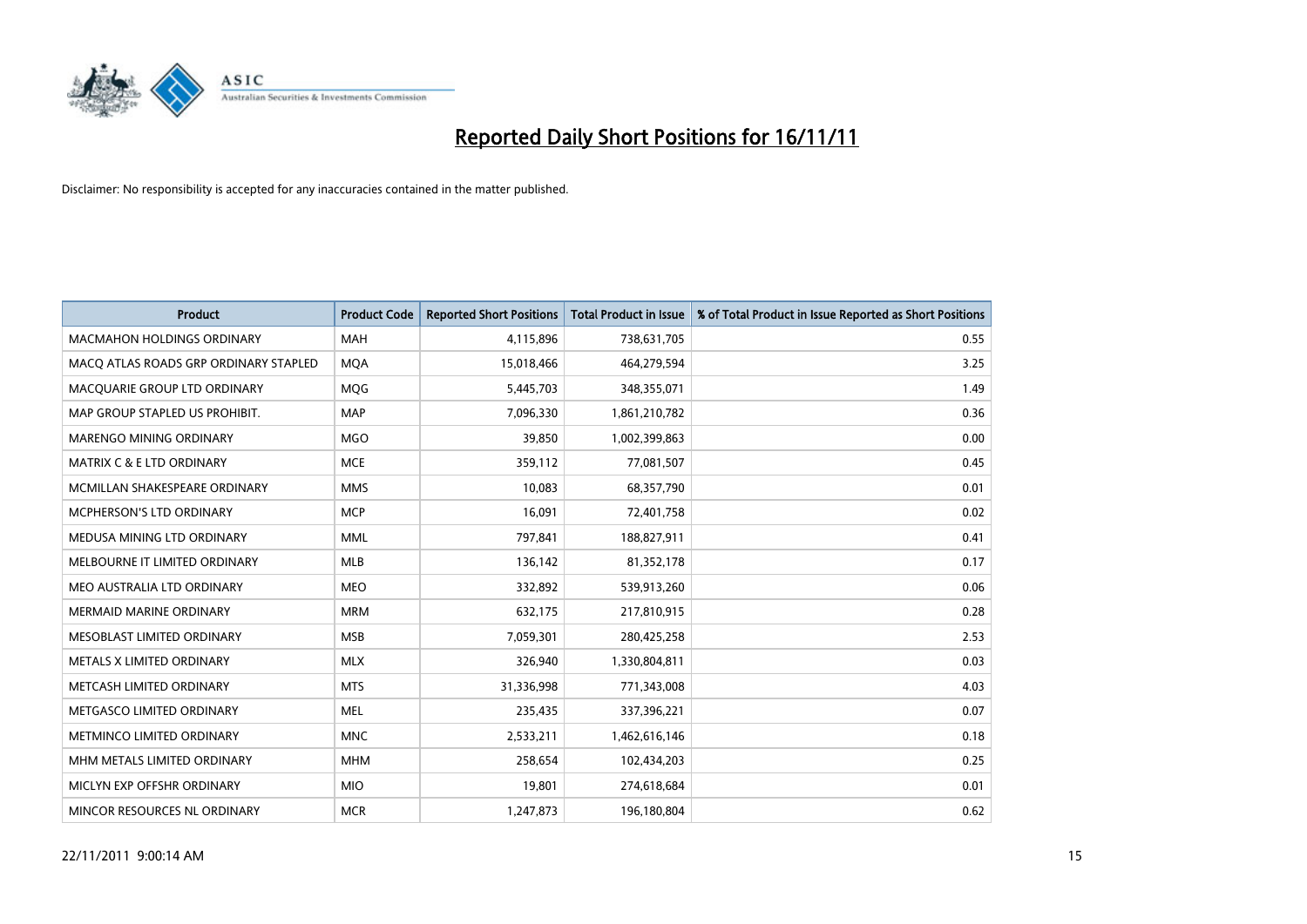

| <b>Product</b>                    | <b>Product Code</b> | <b>Reported Short Positions</b> | <b>Total Product in Issue</b> | % of Total Product in Issue Reported as Short Positions |
|-----------------------------------|---------------------|---------------------------------|-------------------------------|---------------------------------------------------------|
| MINEMAKERS LIMITED ORDINARY       | <b>MAK</b>          | 44,227                          | 227,540,432                   | 0.02                                                    |
| MINERAL DEPOSITS ORDINARY         | <b>MDL</b>          | 456,406                         | 83,538,786                    | 0.56                                                    |
| MINERAL RESOURCES, ORDINARY       | <b>MIN</b>          | 1,190,493                       | 184,311,989                   | 0.61                                                    |
| MIRABELA NICKEL LTD ORDINARY      | <b>MBN</b>          | 17,262,510                      | 491,781,237                   | 3.52                                                    |
| MIRVAC GROUP STAPLED SECURITIES   | <b>MGR</b>          | 29,889,320                      | 3,416,924,188                 | 0.87                                                    |
| <b>MOLOPO ENERGY LTD ORDINARY</b> | <b>MPO</b>          | 1,707,982                       | 245,579,810                   | 0.69                                                    |
| MOLY MINES LIMITED ORDINARY       | <b>MOL</b>          | 14,767                          | 384,893,989                   | 0.00                                                    |
| MONADELPHOUS GROUP ORDINARY       | <b>MND</b>          | 1,597,624                       | 88,674,327                    | 1.81                                                    |
| MORTGAGE CHOICE LTD ORDINARY      | <b>MOC</b>          | 923,222                         | 119,948,255                   | 0.77                                                    |
| <b>MOUNT GIBSON IRON ORDINARY</b> | <b>MGX</b>          | 15,323,872                      | 1,082,570,693                 | 1.41                                                    |
| MULTIPLEX SITES SITES             | <b>MXUPA</b>        | 22                              | 4,500,000                     | 0.00                                                    |
| MURCHISON METALS LTD ORDINARY     | <b>MMX</b>          | 22,050,030                      | 442,437,524                   | 4.99                                                    |
| MYER HOLDINGS LTD ORDINARY        | <b>MYR</b>          | 56,869,991                      | 583,384,551                   | 9.74                                                    |
| <b>MYSTATE LIMITED ORDINARY</b>   | <b>MYS</b>          | 96,234                          | 67,463,454                    | 0.14                                                    |
| NATIONAL AUST, BANK ORDINARY      | <b>NAB</b>          | 21,562,490                      | 2,201,188,437                 | 0.95                                                    |
| NATURAL FUEL LIMITED ORDINARY     | <b>NFL</b>          |                                 | 1,121,912                     | 0.00                                                    |
| NAVIGATOR RESOURCES ORDINARY      | <b>NAV</b>          | 500                             | 2,096,093,840                 | 0.00                                                    |
| NAVITAS LIMITED ORDINARY          | <b>NVT</b>          | 2,611,234                       | 375,318,628                   | 0.67                                                    |
| NEPTUNE MARINE ORDINARY           | <b>NMS</b>          | 182,253                         | 1,748,545,632                 | 0.01                                                    |
| NEW HOPE CORPORATION ORDINARY     | <b>NHC</b>          | 721,407                         | 830,230,549                   | 0.08                                                    |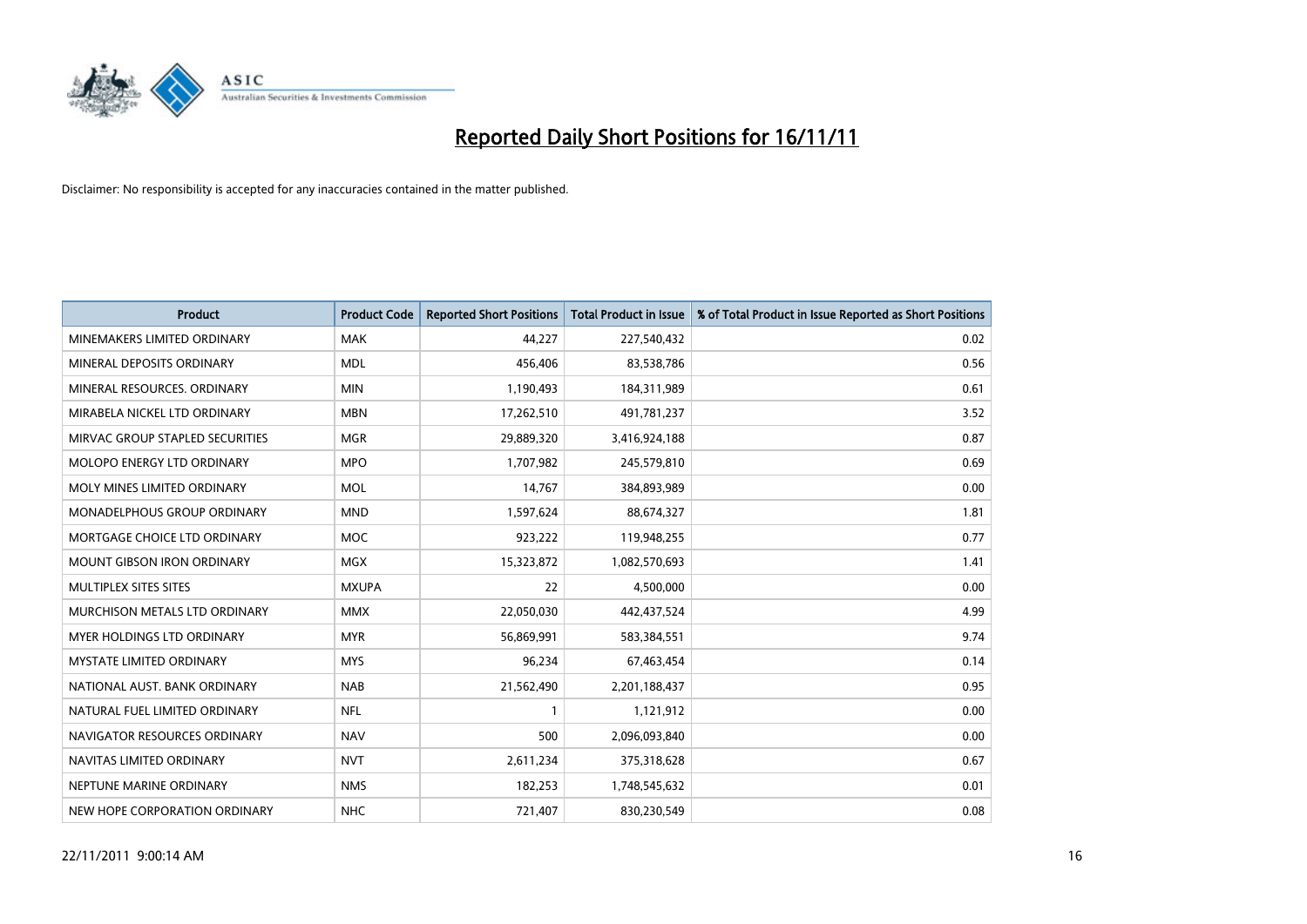

| <b>Product</b>                        | <b>Product Code</b> | <b>Reported Short Positions</b> | <b>Total Product in Issue</b> | % of Total Product in Issue Reported as Short Positions |
|---------------------------------------|---------------------|---------------------------------|-------------------------------|---------------------------------------------------------|
| NEWCREST MINING ORDINARY              | <b>NCM</b>          | 2,053,749                       | 765,495,616                   | 0.25                                                    |
| NEWS CORP A NON-VOTING CDI            | <b>NWSLV</b>        | 3,362,725                       | 1,717,038,800                 | 0.20                                                    |
| NEWS CORP B VOTING CDI                | <b>NWS</b>          | 3,728,395                       | 798,520,953                   | 0.45                                                    |
| NEXBIS LIMITED ORDINARY               | <b>NBS</b>          | 63,733                          | 798,356,704                   | 0.01                                                    |
| NEXUS ENERGY LIMITED ORDINARY         | <b>NXS</b>          | 7,304,119                       | 1,326,697,820                 | 0.55                                                    |
| NIB HOLDINGS LIMITED ORDINARY         | <b>NHF</b>          | 104,911                         | 466,733,110                   | 0.02                                                    |
| NIDO PETROLEUM ORDINARY               | <b>NDO</b>          | 602,799                         | 1,389,163,151                 | 0.05                                                    |
| NOBLE MINERAL RES ORDINARY            | <b>NMG</b>          | 778,762                         | 522,808,820                   | 0.15                                                    |
| NORTHERN IRON LTD ORDINARY            | <b>NFE</b>          | 799,066                         | 336,084,863                   | 0.23                                                    |
| NRW HOLDINGS LIMITED ORDINARY         | <b>NWH</b>          | 381,720                         | 278,888,011                   | 0.12                                                    |
| NUCOAL RESOURCES NL ORDINARY          | <b>NCR</b>          | 79,200                          | 441,129,875                   | 0.02                                                    |
| NUFARM LIMITED ORDINARY               | <b>NUF</b>          | 4,038,084                       | 261,833,005                   | 1.55                                                    |
| OAKTON LIMITED ORDINARY               | <b>OKN</b>          | 598,278                         | 93,800,235                    | 0.64                                                    |
| OCEANAGOLD CORP. CHESS DEPOSITARY INT | <b>OGC</b>          | 790,329                         | 262,609,273                   | 0.29                                                    |
| OCEANIA CAPITAL LTD ORDINARY          | <b>OCP</b>          | 2,500                           | 91,921,295                    | 0.00                                                    |
| OIL SEARCH LTD ORDINARY               | OSH                 | 8,817,692                       | 1,325,155,171                 | 0.67                                                    |
| OM HOLDINGS LIMITED ORDINARY          | OMH                 | 8,677,000                       | 504,105,150                   | 1.73                                                    |
| ONESTEEL LIMITED ORDINARY             | OST                 | 42,044,517                      | 1,342,393,583                 | 3.13                                                    |
| ORICA LIMITED ORDINARY                | ORI                 | 2,870,814                       | 363,966,570                   | 0.76                                                    |
| ORIGIN ENERGY ORDINARY                | <b>ORG</b>          | 3,061,514                       | 1,086,116,538                 | 0.26                                                    |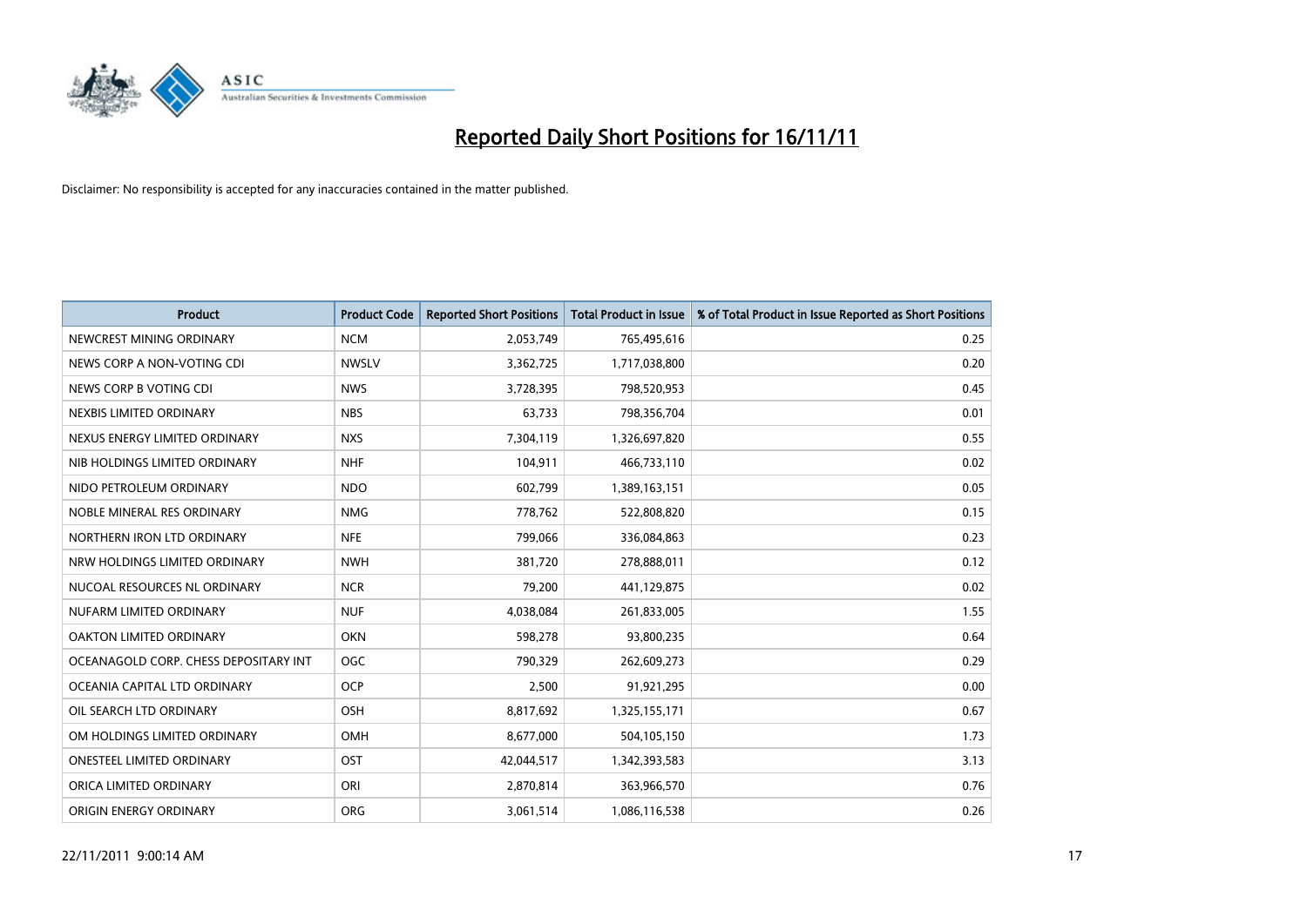

| <b>Product</b>                | <b>Product Code</b> | <b>Reported Short Positions</b> | <b>Total Product in Issue</b> | % of Total Product in Issue Reported as Short Positions |
|-------------------------------|---------------------|---------------------------------|-------------------------------|---------------------------------------------------------|
| OROCOBRE LIMITED ORDINARY     | <b>ORE</b>          | 261,490                         | 103,195,029                   | 0.25                                                    |
| OROTONGROUP LIMITED ORDINARY  | <b>ORL</b>          | 5,935                           | 40,880,902                    | 0.01                                                    |
| OTTO ENERGY LIMITED ORDINARY  | <b>OEL</b>          | 109,204                         | 1,138,290,071                 | 0.01                                                    |
| OZ MINERALS ORDINARY          | OZL                 | 10,100,781                      | 316,690,008                   | 3.14                                                    |
| PACIFIC BRANDS ORDINARY       | PBG                 | 7,963,200                       | 915,013,578                   | 0.89                                                    |
| PALADIN ENERGY LTD ORDINARY   | <b>PDN</b>          | 48,985,183                      | 835,429,464                   | 5.82                                                    |
| PANAUST LIMITED ORDINARY      | <b>PNA</b>          | 15,292,437                      | 593,892,185                   | 2.57                                                    |
| PANORAMIC RESOURCES ORDINARY  | PAN                 | 640,483                         | 207,050,710                   | 0.30                                                    |
| PAPERLINX LIMITED ORDINARY    | <b>PPX</b>          | 3,710,311                       | 609,280,761                   | 0.62                                                    |
| PAPILLON RES LTD ORDINARY     | PIR                 | 707,762                         | 209,170,467                   | 0.34                                                    |
| PATTIES FOODS LTD ORDINARY    | PFL                 |                                 | 138,989,223                   | 0.00                                                    |
| PEAK RESOURCES ORDINARY       | <b>PEK</b>          | 20,073                          | 155,979,643                   | 0.01                                                    |
| PEET LIMITED ORDINARY         | PPC                 | 195,740                         | 320,170,604                   | 0.07                                                    |
| PENINSULA ENERGY LTD ORDINARY | <b>PEN</b>          | 1,693,377                       | 2,135,490,443                 | 0.08                                                    |
| PERILYA LIMITED ORDINARY      | PEM                 | 681,007                         | 722,413,904                   | 0.09                                                    |
| PERPETUAL LIMITED ORDINARY    | <b>PPT</b>          | 2,761,541                       | 41,342,420                    | 6.66                                                    |
| PERSEUS MINING LTD ORDINARY   | PRU                 | 2,739,008                       | 451,817,088                   | 0.62                                                    |
| PETSEC ENERGY ORDINARY        | <b>PSA</b>          | 223,332                         | 231,283,622                   | 0.10                                                    |
| PHARMAXIS LTD ORDINARY        | <b>PXS</b>          | 1,885,064                       | 229,116,309                   | 0.81                                                    |
| PHOTON GROUP LTD ORDINARY     | <b>PGA</b>          | 250,510                         | 1,540,886,866                 | 0.02                                                    |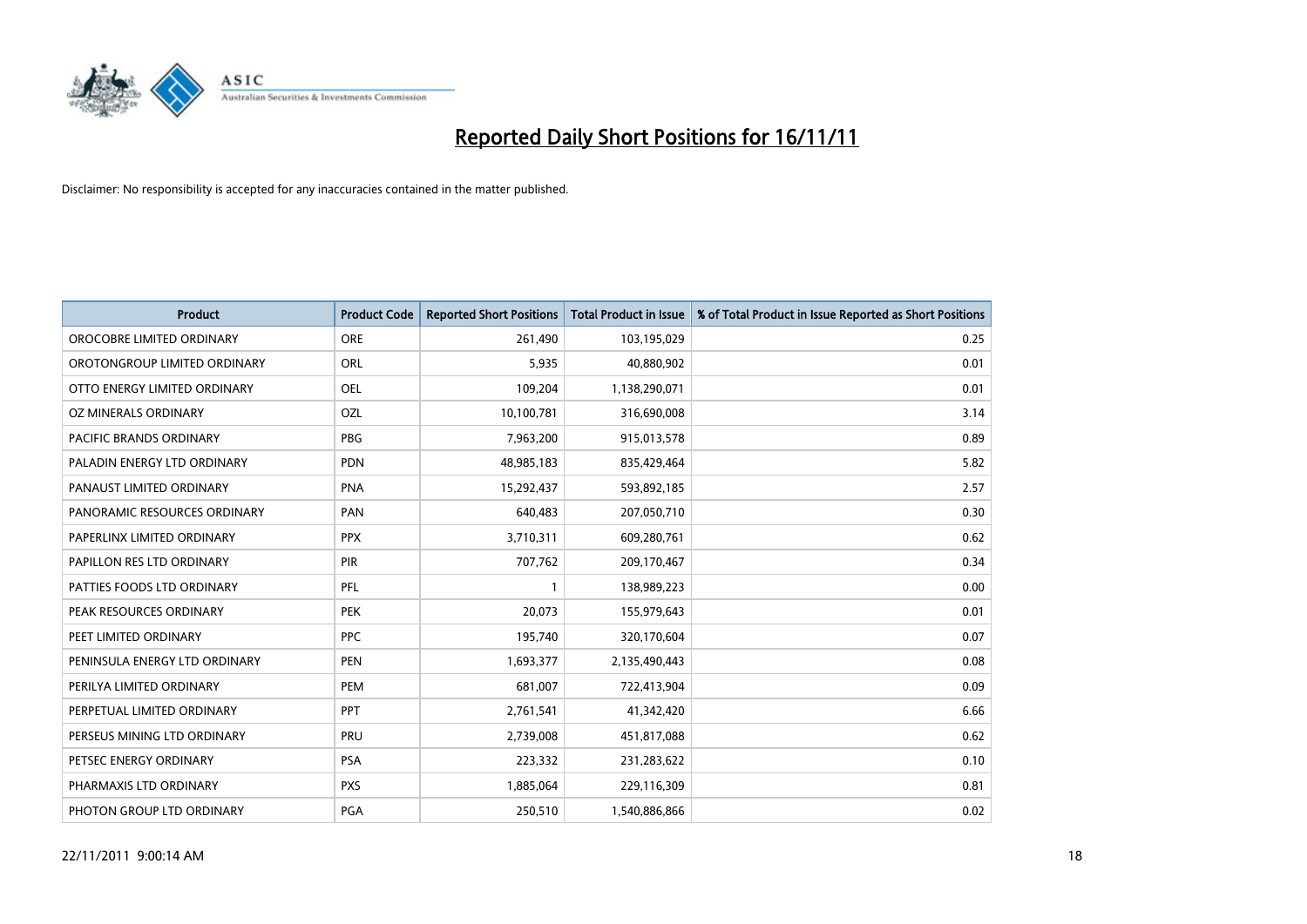

| <b>Product</b>                      | <b>Product Code</b> | <b>Reported Short Positions</b> | <b>Total Product in Issue</b> | % of Total Product in Issue Reported as Short Positions |
|-------------------------------------|---------------------|---------------------------------|-------------------------------|---------------------------------------------------------|
| PLATINUM ASSET ORDINARY             | <b>PTM</b>          | 5,944,033                       | 561,347,878                   | 1.06                                                    |
| PLATINUM AUSTRALIA ORDINARY         | <b>PLA</b>          | 4,303,047                       | 417,130,039                   | 1.04                                                    |
| PLATINUM CAPITAL LTD ORDINARY       | <b>PMC</b>          |                                 | 165,756,878                   | 0.00                                                    |
| PMI GOLD CORP CDI 1:1               | <b>PVM</b>          | 20,700                          | 52,109,650                    | 0.04                                                    |
| PMP LIMITED ORDINARY                | <b>PMP</b>          | 5,318                           | 329,842,473                   | 0.00                                                    |
| PORT BOUVARD LIMITED ORDINARY       | PBD                 | 6,754                           | 593,868,295                   | 0.00                                                    |
| PRANA BIOTECHNOLOGY ORDINARY        | <b>PBT</b>          | 67,950                          | 280,396,413                   | 0.02                                                    |
| PREMIER INVESTMENTS ORDINARY        | <b>PMV</b>          | 253,098                         | 155,062,831                   | 0.17                                                    |
| PRIMA BIOMED LTD ORDINARY           | <b>PRR</b>          | 3,304,610                       | 1,013,880,266                 | 0.33                                                    |
| PRIMARY HEALTH CARE ORDINARY        | <b>PRY</b>          | 11,005,020                      | 500,336,679                   | 2.19                                                    |
| PRIME MEDIA GRP LTD ORDINARY        | <b>PRT</b>          | 989                             | 366,330,303                   | 0.00                                                    |
| PRIMEAG AUSTRALIA ORDINARY          | PAG                 | 12,527                          | 266,394,444                   | 0.00                                                    |
| PROGEN PHARMACEUTIC ORDINARY        | PGL                 | 151,596                         | 24,709,097                    | 0.61                                                    |
| PROGRAMMED ORDINARY                 | PRG                 | 531,095                         | 118,169,908                   | 0.44                                                    |
| <b>PSIVIDA CORP CDI 1:1</b>         | <b>PVA</b>          | 6,878                           | 8,689,940                     | 0.08                                                    |
| <b>QANTAS AIRWAYS ORDINARY</b>      | QAN                 | 33,496,850                      | 2,265,123,620                 | 1.48                                                    |
| <b>OBE INSURANCE GROUP ORDINARY</b> | <b>OBE</b>          | 24,812,203                      | 1,115,545,692                 | 2.19                                                    |
| OR NATIONAL LIMITED ORDINARY        | <b>ORN</b>          | 21,692,730                      | 2,440,000,000                 | 0.88                                                    |
| <b>QUBE LOGISTICS HLDG ORDINARY</b> | <b>QUB</b>          | 49,517                          | 803,032,897                   | 0.00                                                    |
| RAMELIUS RESOURCES ORDINARY         | <b>RMS</b>          | 2,974,551                       | 291,773,665                   | 1.01                                                    |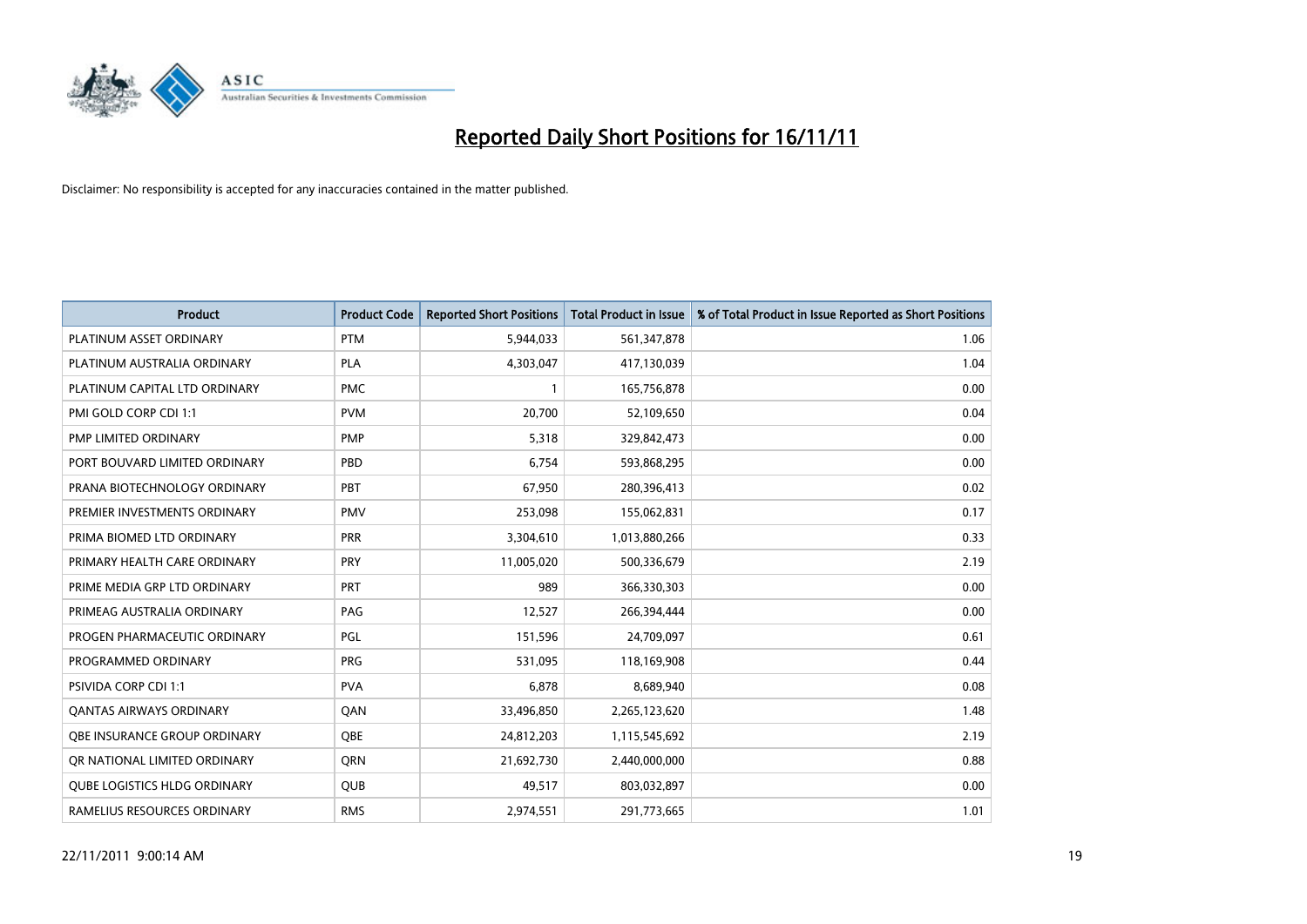

| <b>Product</b>                  | <b>Product Code</b> | <b>Reported Short Positions</b> | <b>Total Product in Issue</b> | % of Total Product in Issue Reported as Short Positions |
|---------------------------------|---------------------|---------------------------------|-------------------------------|---------------------------------------------------------|
| RAMSAY HEALTH CARE ORDINARY     | <b>RHC</b>          | 1,028,955                       | 202,081,252                   | 0.49                                                    |
| <b>RCR TOMLINSON ORDINARY</b>   | <b>RCR</b>          | 68,067                          | 133,593,505                   | 0.05                                                    |
| <b>REA GROUP ORDINARY</b>       | <b>REA</b>          | 388,956                         | 131,714,699                   | 0.30                                                    |
| RECKON LIMITED ORDINARY         | <b>RKN</b>          | 844,500                         | 133,354,672                   | 0.63                                                    |
| <b>RED FORK ENERGY ORDINARY</b> | <b>RFE</b>          | 7,696                           | 269,769,853                   | 0.00                                                    |
| REDBANK ENERGY LTD ORDINARY     | AEI                 | 19                              | 786,287                       | 0.00                                                    |
| REED RESOURCES LTD ORDINARY     | <b>RDR</b>          | 295,814                         | 264,742,501                   | 0.11                                                    |
| REGIS RESOURCES ORDINARY        | <b>RRL</b>          | 977,684                         | 434,307,441                   | 0.23                                                    |
| RESMED INC CDI 10:1             | <b>RMD</b>          | 6,512,481                       | 1,556,242,300                 | 0.42                                                    |
| <b>RESOLUTE MINING ORDINARY</b> | <b>RSG</b>          | 3,624,440                       | 469,558,162                   | 0.77                                                    |
| RESOURCE GENERATION ORDINARY    | <b>RES</b>          | 341,811                         | 262,895,652                   | 0.13                                                    |
| RETAIL FOOD GROUP ORDINARY      | <b>RFG</b>          | 7,458                           | 108,229,282                   | 0.01                                                    |
| REVERSE CORP LIMITED ORDINARY   | <b>REF</b>          | 25,141                          | 92,382,175                    | 0.03                                                    |
| REX MINERALS LIMITED ORDINARY   | <b>RXM</b>          | 1,494,247                       | 153,635,519                   | 0.96                                                    |
| <b>RHG LIMITED ORDINARY</b>     | <b>RHG</b>          | 31,776                          | 308,483,177                   | 0.01                                                    |
| RIALTO ENERGY ORDINARY          | <b>RIA</b>          | 115,606                         | 375,006,264                   | 0.03                                                    |
| RIO TINTO LIMITED ORDINARY      | <b>RIO</b>          | 24,826,429                      | 435,758,720                   | 5.72                                                    |
| RIVERCITY MOTORWAY STAPLED      | <b>RCY</b>          | 132,000                         | 957,010,115                   | 0.01                                                    |
| ROC OIL COMPANY ORDINARY        | <b>ROC</b>          | 4,177,978                       | 685,797,763                   | 0.59                                                    |
| ROYAL WOLF HOLDINGS ORDINARY    | <b>RWH</b>          | 60,000                          | 100,387,052                   | 0.06                                                    |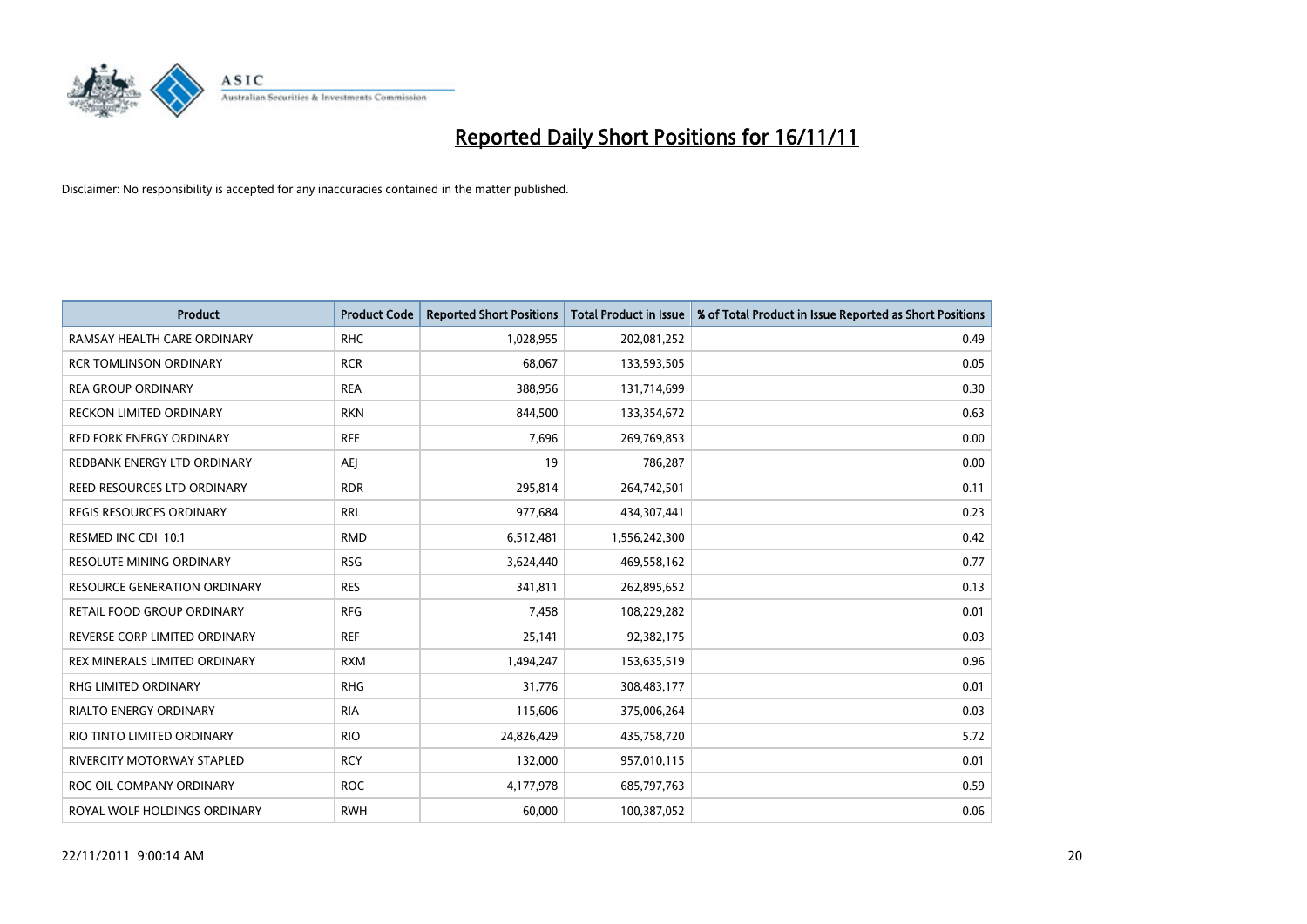

| <b>Product</b>                        | <b>Product Code</b> | <b>Reported Short Positions</b> | <b>Total Product in Issue</b> | % of Total Product in Issue Reported as Short Positions |
|---------------------------------------|---------------------|---------------------------------|-------------------------------|---------------------------------------------------------|
| SAI GLOBAL LIMITED ORDINARY           | SAI                 | 1,839,673                       | 202,247,989                   | 0.91                                                    |
| SALMAT LIMITED ORDINARY               | <b>SLM</b>          | 401,413                         | 159,802,174                   | 0.25                                                    |
| SAMSON OIL & GAS LTD ORDINARY         | SSN                 | 210,356                         | 1,750,183,770                 | 0.00                                                    |
| SANDFIRE RESOURCES ORDINARY           | <b>SFR</b>          | 2,427,740                       | 150,879,969                   | 1.59                                                    |
| SANTOS LTD DEF EX ESG                 | <b>STON</b>         | 15,030                          | 53,206,121                    | 0.03                                                    |
| <b>SANTOS LTD ORDINARY</b>            | <b>STO</b>          | 23,281,521                      | 889,618,644                   | 2.64                                                    |
| SARACEN MINERAL ORDINARY              | <b>SAR</b>          | 156,901                         | 593,210,240                   | 0.02                                                    |
| SEDGMAN LIMITED ORDINARY              | <b>SDM</b>          | 320,634                         | 212,215,619                   | 0.15                                                    |
| SEEK LIMITED ORDINARY                 | <b>SEK</b>          | 16,958,963                      | 337,079,207                   | 5.03                                                    |
| SELECT HARVESTS ORDINARY              | <b>SHV</b>          | 49,231                          | 56,392,664                    | 0.09                                                    |
| SENETAS CORPORATION ORDINARY          | <b>SEN</b>          | 756,999                         | 463,105,195                   | 0.16                                                    |
| SENEX ENERGY LIMITED ORDINARY         | <b>SXY</b>          | 400,000                         | 917,317,416                   | 0.04                                                    |
| SERVCORP LIMITED ORDINARY             | SRV                 | 26,183                          | 98,440,807                    | 0.03                                                    |
| SERVICE STREAM ORDINARY               | <b>SSM</b>          | 344,663                         | 283,418,867                   | 0.12                                                    |
| SEVEN GROUP HOLDINGS CONV. RED. PREF. | <b>SVWPA</b>        | 45,210                          | 4,963,640                     | 0.91                                                    |
| SEVEN GROUP HOLDINGS ORDINARY         | <b>SVW</b>          | 810,066                         | 306,410,281                   | 0.26                                                    |
| SEVEN WEST MEDIA LTD ORDINARY         | <b>SWM</b>          | 1,995,482                       | 645,719,542                   | 0.32                                                    |
| SIGMA PHARMACEUTICAL ORDINARY         | <b>SIP</b>          | 12,246,371                      | 1,178,626,572                 | 1.03                                                    |
| SILEX SYSTEMS ORDINARY                | <b>SLX</b>          | 584,214                         | 170,133,997                   | 0.33                                                    |
| SILVER LAKE RESOURCE ORDINARY         | <b>SLR</b>          | 66,216                          | 185,702,828                   | 0.03                                                    |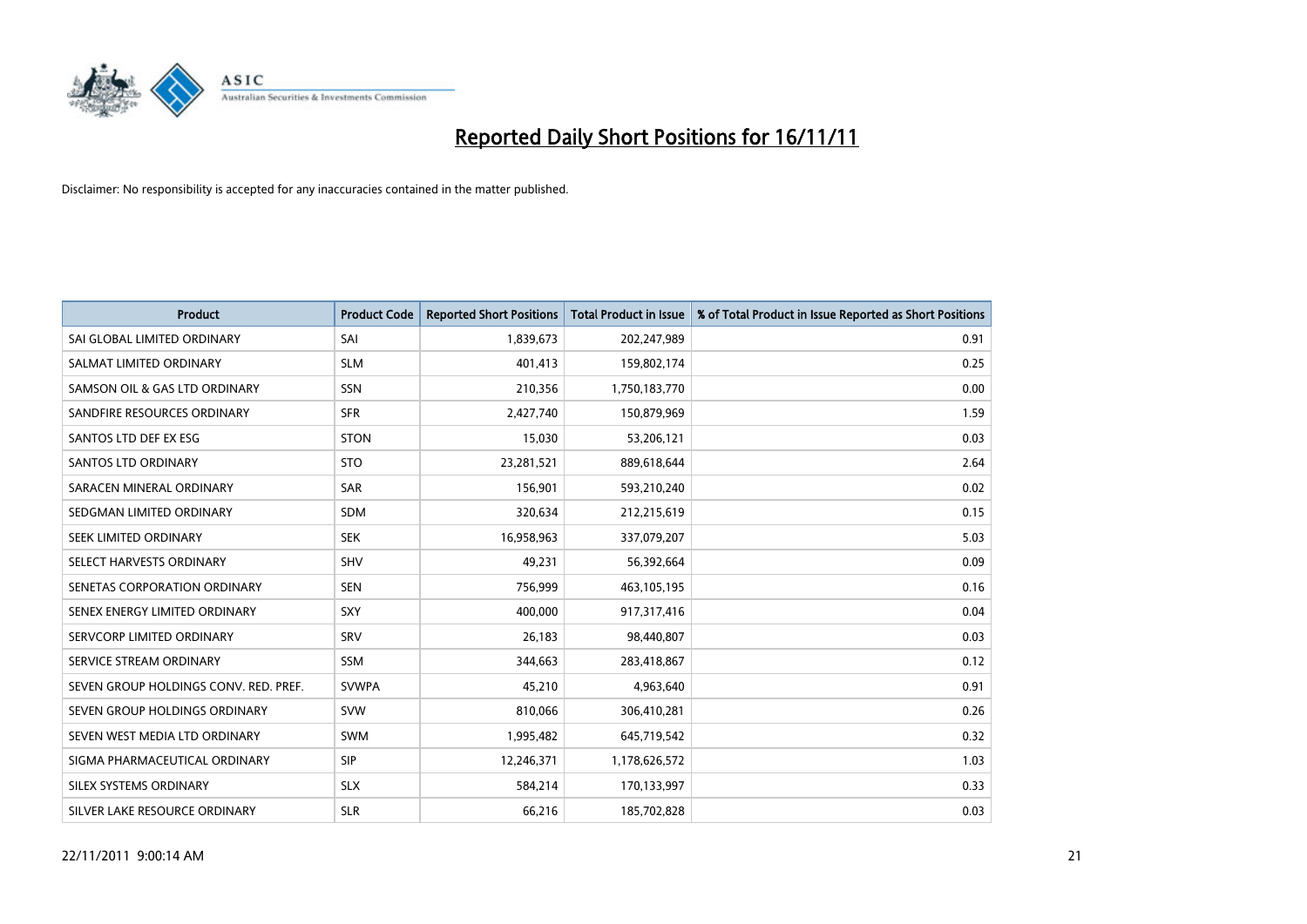

| <b>Product</b>                           | <b>Product Code</b> | <b>Reported Short Positions</b> | <b>Total Product in Issue</b> | % of Total Product in Issue Reported as Short Positions |
|------------------------------------------|---------------------|---------------------------------|-------------------------------|---------------------------------------------------------|
| SIMS METAL MGMT LTD ORDINARY             | SGM                 | 3,272,389                       | 207,817,454                   | 1.58                                                    |
| SINGAPORE TELECOMM. CHESS DEPOSITARY INT | <b>SGT</b>          | 6,971,292                       | 188,667,418                   | 3.71                                                    |
| SIRIUS RESOURCES NL ORDINARY             | <b>SIR</b>          | 82,500                          | 137,134,586                   | 0.06                                                    |
| SIRTEX MEDICAL ORDINARY                  | <b>SRX</b>          | 2,339                           | 55,768,136                    | 0.00                                                    |
| SKILLED GROUP LTD ORDINARY               | <b>SKE</b>          | 51,049                          | 233, 243, 776                 | 0.01                                                    |
| SMS MANAGEMENT, ORDINARY                 | <b>SMX</b>          | 104,693                         | 68,290,180                    | 0.16                                                    |
| SONIC HEALTHCARE ORDINARY                | <b>SHL</b>          | 6,179,169                       | 389,969,875                   | 1.56                                                    |
| SOUTH BOULDER MINES ORDINARY             | <b>STB</b>          | 58,986                          | 87,115,688                    | 0.07                                                    |
| SP AUSNET STAPLED SECURITIES             | <b>SPN</b>          | 4,163,041                       | 2,850,932,204                 | 0.15                                                    |
| SPARK INFRASTRUCTURE STAPLED NOTE & UNIT | SKI                 | 16,359,578                      | 1,326,734,264                 | 1.22                                                    |
| SPDR 200 FUND ETF UNITS                  | <b>STW</b>          | 8                               | 52,578,556                    | 0.00                                                    |
| SPECIALTY FASHION ORDINARY               | <b>SFH</b>          | 600,556                         | 192,086,121                   | 0.32                                                    |
| SPOTLESS GROUP LTD ORDINARY              | <b>SPT</b>          | 1,376,373                       | 265,454,407                   | 0.52                                                    |
| ST BARBARA LIMITED ORDINARY              | <b>SBM</b>          | 7,675,612                       | 325,615,389                   | 2.36                                                    |
| STAGING CONNECTIONS ORDINARY             | <b>STG</b>          | 2,917,189                       | 78,317,726                    | 3.72                                                    |
| STANMORE COAL LTD ORDINARY               | <b>SMR</b>          | 17,231                          | 89,791,402                    | 0.02                                                    |
| STARPHARMA HOLDINGS ORDINARY             | SPL                 | 1,375,342                       | 248,026,578                   | 0.55                                                    |
| STH AMERICAN COR LTD ORDINARY            | SAY                 | 9,200                           | 257,785,604                   | 0.00                                                    |
| STHN CROSS MEDIA ORDINARY                | <b>SXL</b>          | 3,436,371                       | 705,766,444                   | 0.48                                                    |
| STOCKLAND UNITS/ORD STAPLED              | SGP                 | 21.398.944                      | 2,338,995,230                 | 0.88                                                    |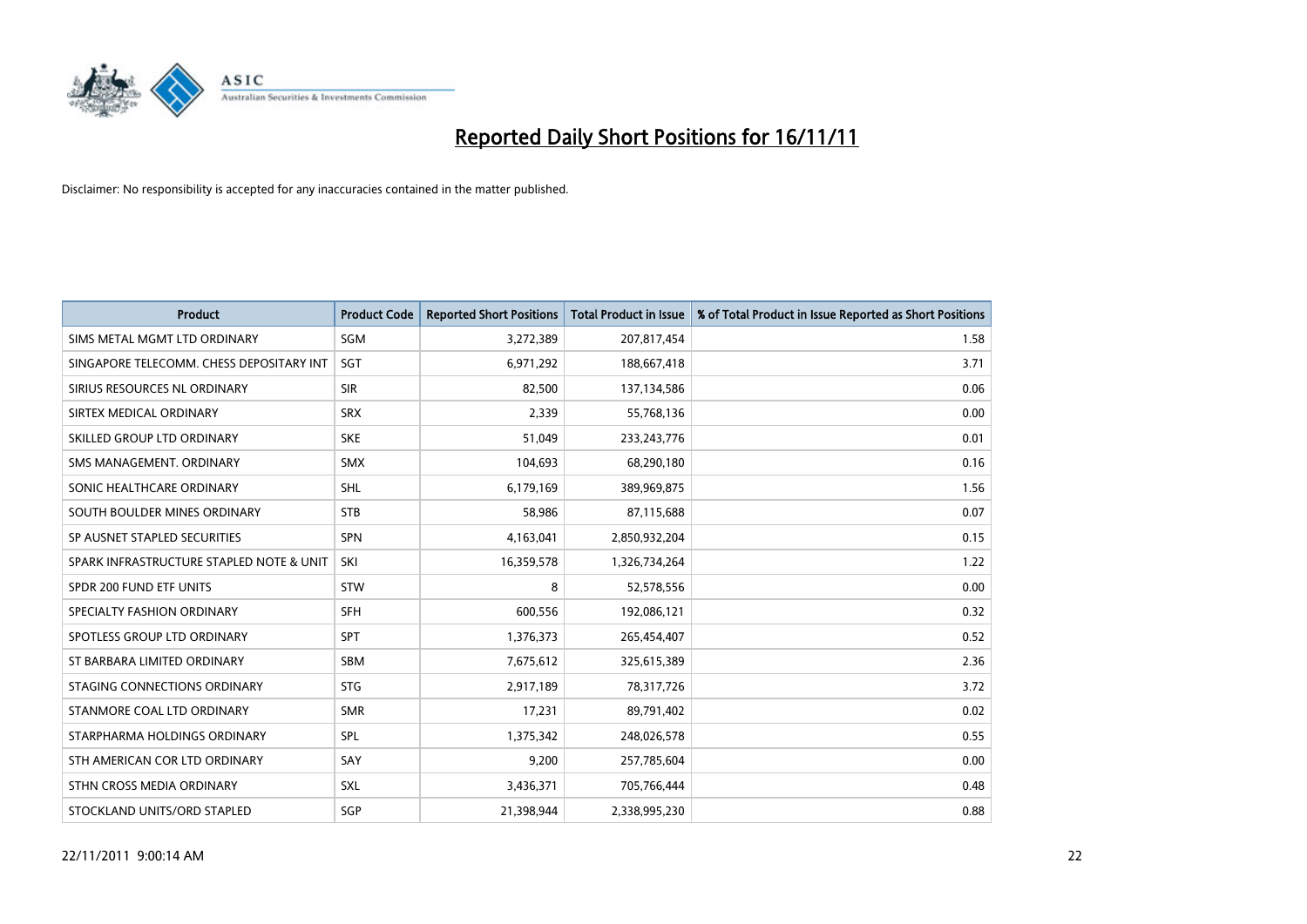

| <b>Product</b>                  | <b>Product Code</b> | <b>Reported Short Positions</b> | <b>Total Product in Issue</b> | % of Total Product in Issue Reported as Short Positions |
|---------------------------------|---------------------|---------------------------------|-------------------------------|---------------------------------------------------------|
| STRAITS RES LTD. ORDINARY       | SRQ                 | 487,325                         | 324,796,141                   | 0.15                                                    |
| STW COMMUNICATIONS ORDINARY     | SGN                 | 332,348                         | 363,702,471                   | 0.09                                                    |
| SUNCORP GROUP LTD ORDINARY      | <b>SUN</b>          | 10,210,038                      | 1,286,600,980                 | 0.78                                                    |
| SUNDANCE ENERGY ORDINARY        | <b>SEA</b>          | 143,535                         | 277,098,474                   | 0.05                                                    |
| SUNDANCE RESOURCES ORDINARY     | <b>SDL</b>          | 5,128,505                       | 2,899,082,169                 | 0.17                                                    |
| SUNLAND GROUP LTD ORDINARY      | <b>SDG</b>          | 38,698                          | 201,578,526                   | 0.02                                                    |
| SUPER RET REP LTD ORDINARY      | <b>SUL</b>          | 2,354,196                       | 185,306,121                   | 1.27                                                    |
| SWICK MINING ORDINARY           | <b>SWK</b>          | 1,548                           | 236,724,970                   | 0.00                                                    |
| SYMEX HOLDINGS ORDINARY         | <b>SYM</b>          | 6,633                           | 191,593,493                   | 0.00                                                    |
| TABCORP HOLDINGS LTD ORDINARY   | <b>TAH</b>          | 6,207,417                       | 712,805,880                   | 0.87                                                    |
| TALENT2 INTERNATION ORDINARY    | <b>TWO</b>          | 7                               | 147,349,701                   | 0.00                                                    |
| TANAMI GOLD NL ORDINARY         | <b>TAM</b>          | 2,001                           | 260,997,677                   | 0.00                                                    |
| TAP OIL LIMITED ORDINARY        | <b>TAP</b>          | 3,222,972                       | 240,995,311                   | 1.33                                                    |
| TASSAL GROUP LIMITED ORDINARY   | <b>TGR</b>          | 82,228                          | 146,304,404                   | 0.05                                                    |
| <b>TATTS GROUP LTD ORDINARY</b> | <b>TTS</b>          | 15,247,042                      | 1,340,756,623                 | 1.14                                                    |
| TELECOM CORPORATION ORDINARY    | <b>TEL</b>          | 13,865,624                      | 1,924,943,857                 | 0.72                                                    |
| TELSTRA CORPORATION. ORDINARY   | <b>TLS</b>          | 34,744,639                      | 12,443,074,357                | 0.27                                                    |
| TEN NETWORK HOLDINGS ORDINARY   | <b>TEN</b>          | 48,942,549                      | 1,045,236,720                 | 4.70                                                    |
| TERANGA GOLD CORP CDI 1:1       | <b>TGZ</b>          | 196,377                         | 153,870,012                   | 0.12                                                    |
| TFS CORPORATION LTD ORDINARY    | <b>TFC</b>          | 79,202                          | 279,621,829                   | 0.03                                                    |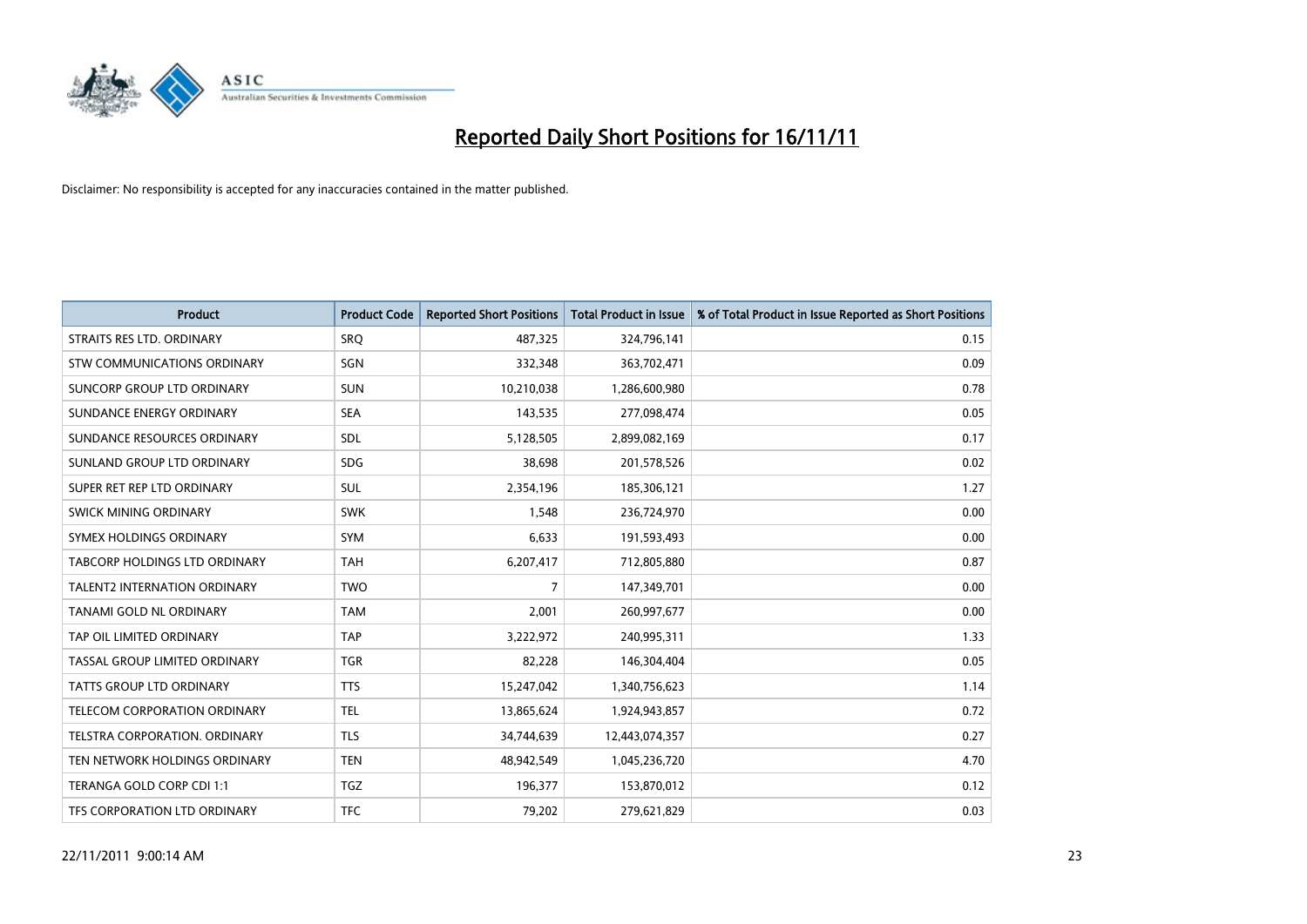

| <b>Product</b>                       | <b>Product Code</b> | <b>Reported Short Positions</b> | <b>Total Product in Issue</b> | % of Total Product in Issue Reported as Short Positions |
|--------------------------------------|---------------------|---------------------------------|-------------------------------|---------------------------------------------------------|
| THAKRAL HOLDINGS GRP ORDINARY/UNIT   | <b>THG</b>          | $\overline{2}$                  | 585,365,014                   | 0.00                                                    |
| THE REJECT SHOP ORDINARY             | <b>TRS</b>          | 1,570,934                       | 26,071,170                    | 6.01                                                    |
| THOR MINING PLC CHESS DEPOSITARY 1:1 | <b>THR</b>          | 2.307                           | 222,489,120                   | 0.00                                                    |
| THORN GROUP LIMITED ORDINARY         | <b>TGA</b>          | 55,508                          | 146,091,970                   | 0.03                                                    |
| <b>TIGER RESOURCES ORDINARY</b>      | <b>TGS</b>          | 1,228,069                       | 671,110,549                   | 0.18                                                    |
| <b>TISHMAN SPEYER UNITS</b>          | <b>TSO</b>          | 63,212                          | 338,440,904                   | 0.02                                                    |
| TNG LIMITED ORDINARY                 | <b>TNG</b>          | 4,321                           | 284,803,062                   | 0.00                                                    |
| TOLL HOLDINGS LTD ORDINARY           | <b>TOL</b>          | 23,096,398                      | 717,133,875                   | 3.21                                                    |
| TORO ENERGY LIMITED ORDINARY         | <b>TOE</b>          | 35,404                          | 975,436,676                   | 0.00                                                    |
| <b>TOWER LIMITED ORDINARY</b>        | <b>TWR</b>          | 689,519                         | 265,176,580                   | 0.26                                                    |
| TOX FREE SOLUTIONS ORDINARY          | <b>TOX</b>          | 14,801                          | 97,626,882                    | 0.01                                                    |
| TPG TELECOM LIMITED ORDINARY         | <b>TPM</b>          | 3,859,937                       | 783,895,606                   | 0.47                                                    |
| TRANSFIELD SERVICES ORDINARY         | <b>TSE</b>          | 4,744,035                       | 548,450,906                   | 0.85                                                    |
| TRANSPACIFIC INDUST. ORDINARY        | <b>TPI</b>          | 5,184,504                       | 1,490,155,467                 | 0.33                                                    |
| TRANSURBAN GROUP TRIPLE STAPLED SEC. | <b>TCL</b>          | 4,130,637                       | 1,450,874,876                 | 0.26                                                    |
| TREASURY WINE ESTATE ORDINARY        | <b>TWE</b>          | 12,244,643                      | 647,227,144                   | 1.89                                                    |
| TRINITY GROUP STAPLED SECURITIES     | <b>TCO</b>          | 3,419                           | 193,235,631                   | 0.00                                                    |
| TROY RESOURCES NL ORDINARY           | <b>TRY</b>          | 87,305                          | 88,149,823                    | 0.10                                                    |
| UGL LIMITED ORDINARY                 | <b>UGL</b>          | 4,926,704                       | 166,047,171                   | 2.95                                                    |
| UNILIFE CORPORATION CDI 6:1          | <b>UNS</b>          | 913,973                         | 260,848,758                   | 0.35                                                    |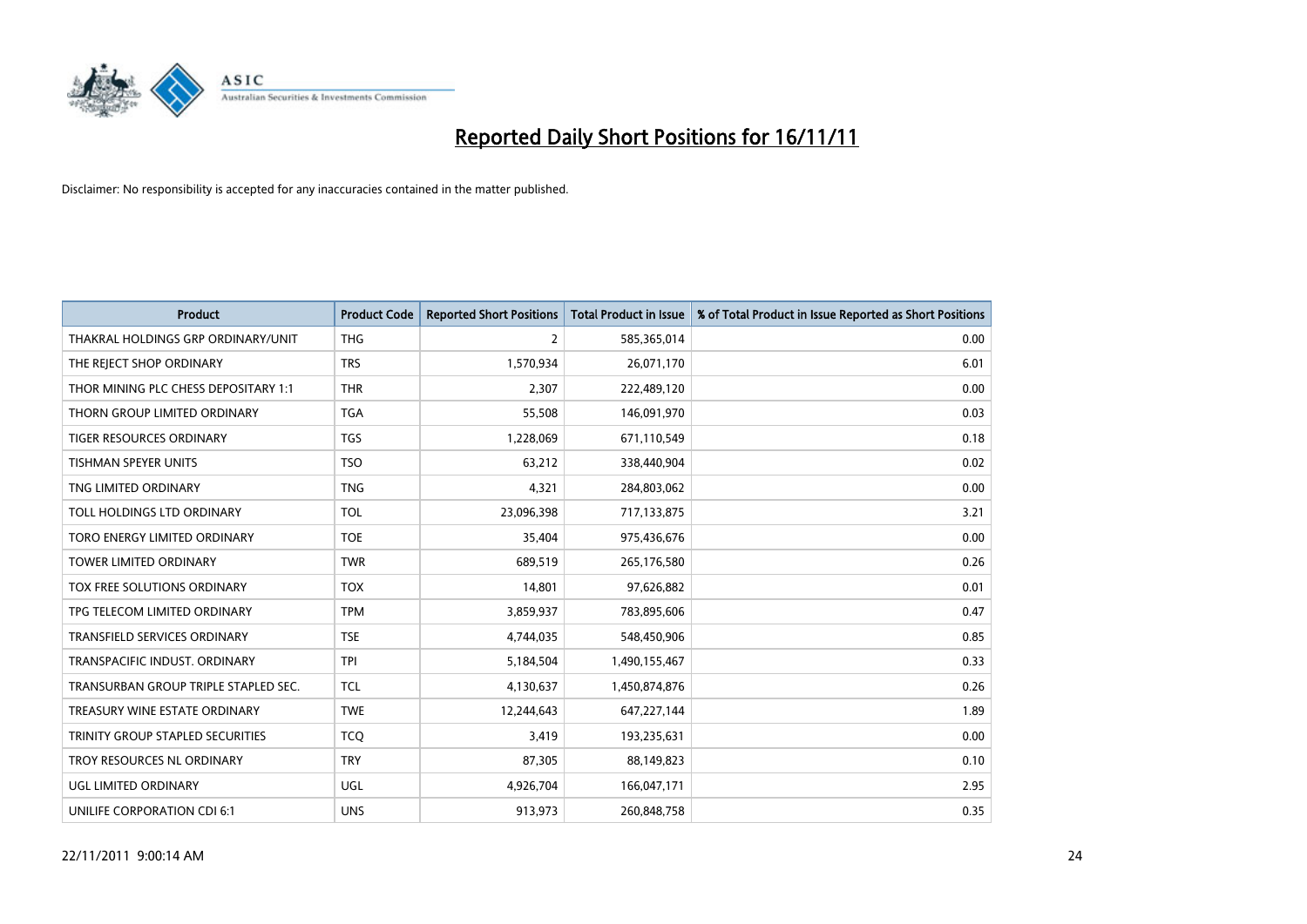

| <b>Product</b>                         | <b>Product Code</b> | <b>Reported Short Positions</b> | Total Product in Issue | % of Total Product in Issue Reported as Short Positions |
|----------------------------------------|---------------------|---------------------------------|------------------------|---------------------------------------------------------|
| <b>VDM GROUP LIMITED ORDINARY</b>      | <b>VMG</b>          | 11.116                          | 932,485,103            | 0.00                                                    |
| <b>VENTURE MINERALS ORDINARY</b>       | <b>VMS</b>          | 297,371                         | 221,093,592            | 0.13                                                    |
| <b>VIEW RESOURCES LTD ORDINARY</b>     | <b>VRE</b>          | 1.760                           | 881,953,670            | 0.00                                                    |
| VIRGIN BLUE HOLDINGS ORDINARY          | <b>VBA</b>          | 41,101,433                      | 2,210,197,600          | 1.87                                                    |
| <b>VITA GROUP LTD ORDINARY</b>         | <b>VTG</b>          | 75,190                          | 142,499,800            | 0.05                                                    |
| VITERRA INC CDI 1:1                    | <b>VTA</b>          | 3,828                           | 68,629,939             | 0.01                                                    |
| <b>WATPAC LIMITED ORDINARY</b>         | <b>WTP</b>          | 209,777                         | 185,160,973            | 0.11                                                    |
| <b>WDS LIMITED ORDINARY</b>            | <b>WDS</b>          | 701                             | 144,740,614            | 0.00                                                    |
| WEBJET LIMITED ORDINARY                | <b>WEB</b>          | 46,148                          | 73,368,062             | 0.06                                                    |
| <b>WESFARMERS LIMITED ORDINARY</b>     | <b>WES</b>          | 21,389,021                      | 1,005,852,841          | 2.09                                                    |
| WESFARMERS LIMITED PARTIALLY PROTECTED | <b>WESN</b>         | 786,065                         | 151,219,321            | 0.51                                                    |
| <b>WESTERN AREAS NL ORDINARY</b>       | <b>WSA</b>          | 11,776,839                      | 179,735,899            | 6.54                                                    |
| WESTERN DESERT RES. ORDINARY           | <b>WDR</b>          | 948                             | 207, 277, 648          | 0.00                                                    |
| WESTFIELD GROUP ORD/UNIT STAPLED SEC   | <b>WDC</b>          | 10,991,917                      | 2,308,988,539          | 0.44                                                    |
| WESTFIELD RETAIL TST UNIT STAPLED      | <b>WRT</b>          | 42,581,998                      | 3,054,166,195          | 1.38                                                    |
| WESTPAC BANKING CORP ORDINARY          | <b>WBC</b>          | 71,609,014                      | 3,030,672,787          | 2.31                                                    |
| WHITE ENERGY COMPANY ORDINARY          | <b>WEC</b>          | 5,270,049                       | 316,104,241            | 1.66                                                    |
| <b>WHITEHAVEN COAL ORDINARY</b>        | <b>WHC</b>          | 1,041,895                       | 494,535,082            | 0.19                                                    |
| WHK GROUP LIMITED ORDINARY             | <b>WHG</b>          | 34,194                          | 265,200,652            | 0.01                                                    |
| WILDHORSE ENERGY ORDINARY              | <b>WHE</b>          | 26,413                          | 250,928,627            | 0.01                                                    |